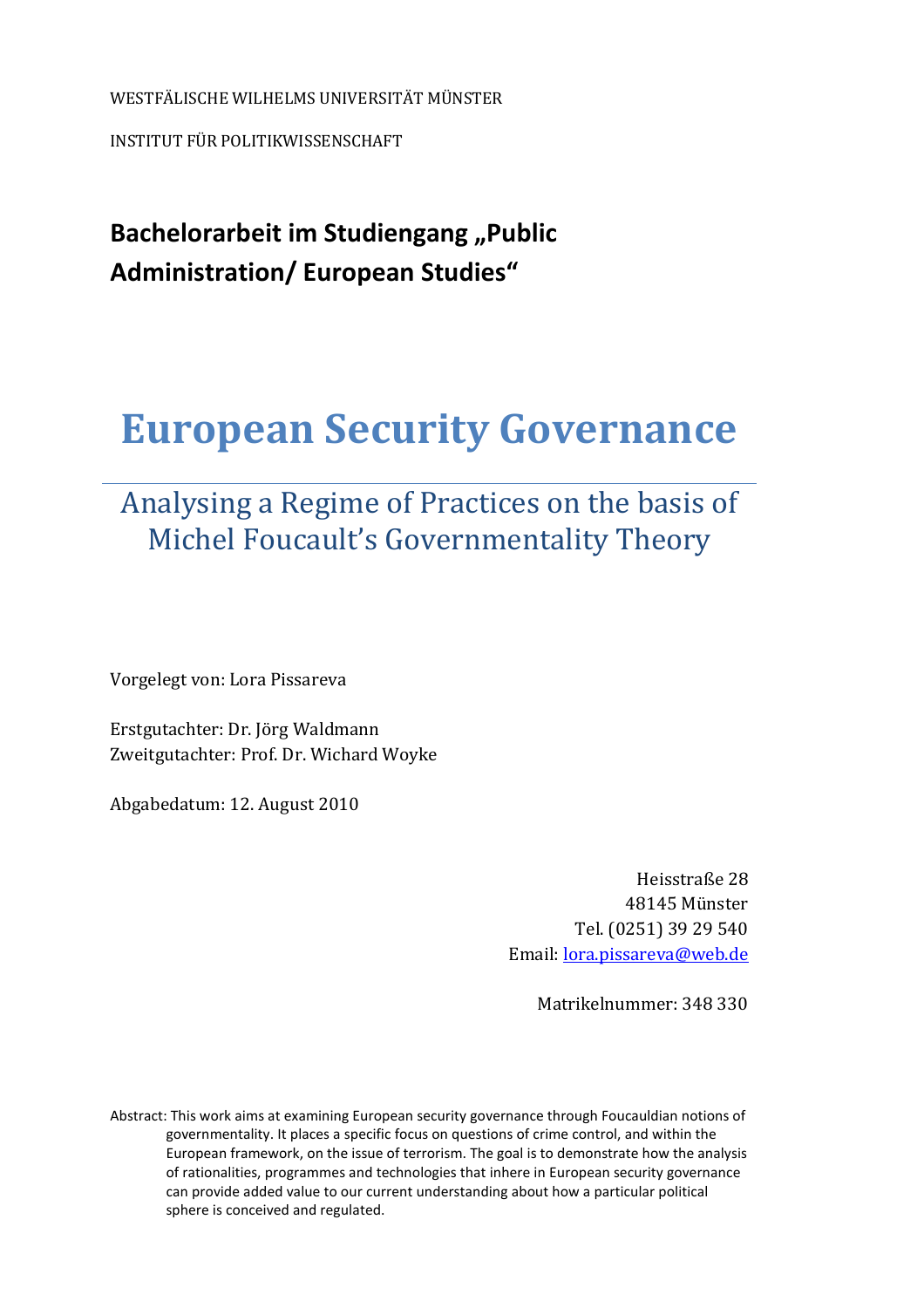### **Table of Contents**

| I.   |         | Introduction                                                      | 3       |
|------|---------|-------------------------------------------------------------------|---------|
| ΙΙ.  |         | Governmentality - A Theoretical Sketch                            | 5       |
|      | а.      | Governmentality and Government                                    | 5       |
|      |         | i.<br><b>Power and Discipline</b>                                 | 7       |
|      |         | Political Rationalities, Programmes, Technologies of Power<br>ii. |         |
|      |         | <b>And Regimes of Practices</b>                                   | 9       |
|      | b.      | <b>Practical Implications</b>                                     | 11      |
|      |         | Governing through Risk<br>i.                                      | $12 \,$ |
|      |         | Transformations in Crime Control and Criminal Justice<br>ii.      | 14      |
|      | $C_{1}$ | European Security, Governmentality and the Normative              | 17      |
| III. |         | <b>European Security Governance</b>                               | 19      |
|      | a.      | The European Union as Governmentality                             | 19      |
|      | b.      | An Agenda of European Security Governance                         | 20      |
|      |         | i.<br>An Overview of European Security Discourses                 | 21      |
|      |         | ii.<br>Political Rationalities within European Counter-Terrorism  | 24      |
|      |         | Schengenland and the Securitisation of Immigration<br>iii.        | 26      |
|      |         | <b>Policing European Insecurities</b><br>iv.                      | 28      |
|      |         | The 'Art' of Anti-Money Laundering Policies<br>V.                 | 31      |
|      | C.      | Conclusion                                                        | 32      |
| IV.  |         | <b>Final Remarks and Outlook</b>                                  | 34      |
| V.   |         | Bibliography                                                      | 37      |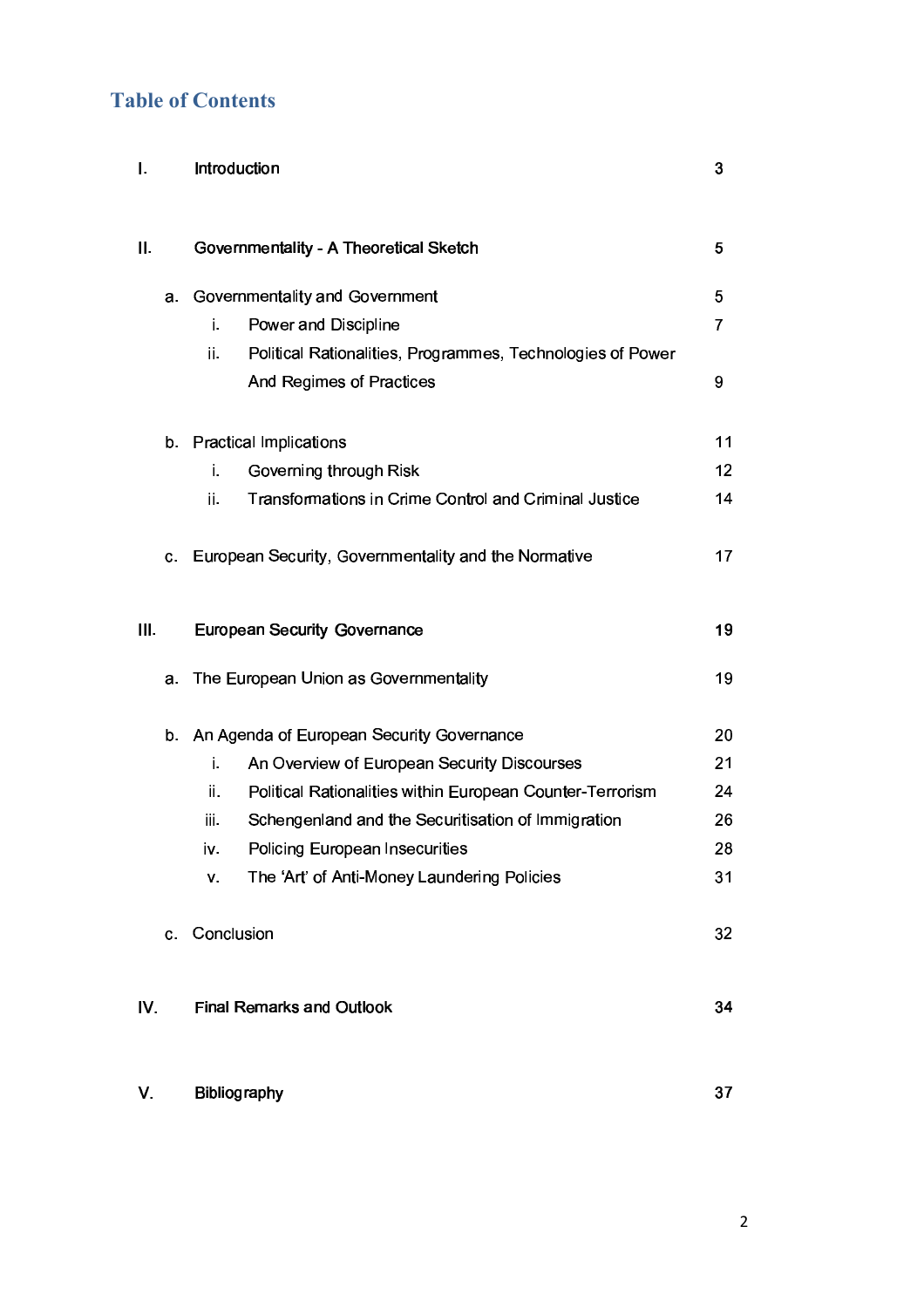#### **I. Introduction**

*[T]he beauty of the security discourse in advancing the urgency of a claim is that it appears to travel so well, going effortlessly from issue to issue, from place to place, and from institution to institution. It jets across borders, cultures, ideological divides, levels of economic development, and political regimes with the apparent ease of a veteran cosmopolitan traveler of no particular origin.* (Larrinaga & Doucet, 2010, p. 2)

Today, governance and security seem to have become indistinguishable. One might even wonder if it is possible to find an area of governance, from the micro to the global and from the public to the private that is not framed or motivated, at least in some way, by stated concerns for security (Larrinaga & Doucet, 2010).

How, then, are we to understand the rise of this omnipresence of security? Why is it that the concept of security seems so amenable to current political conditions on the European arena? Under what conditions do different manners of European governance become open to the discourse of security? What new conceptions of Europe are at stake and what is their significance when a policy area is subjected to the discourse of security?

This bachelor thesis aims to touch upon the above mentioned questions by examining European security governance through Foucauldian notions of governmentality.

It places a specific focus on questions of crime and crime control, and within the European framework on the issue of terrorism, which is nowadays considered to be one of the key challenges to European security.

Although crime control and criminal justice are certainly areas that have largely remained within the orbit of national policy competences, scholars have increasingly been pointing to the outdated barriers separating criminology from political science and international law. They have sought to accumulate key insights of studies of policing, punishment, and crime prevention into an academic synthesis and directed our attention to new spaces for research and thought inspired by Foucauldian work.

His publications on such concepts as governmentality, biopower, disciplinary power, liberal order, and not to mention security itself, not only offer novel vantage points from which to examine the field of European security governance, but to do so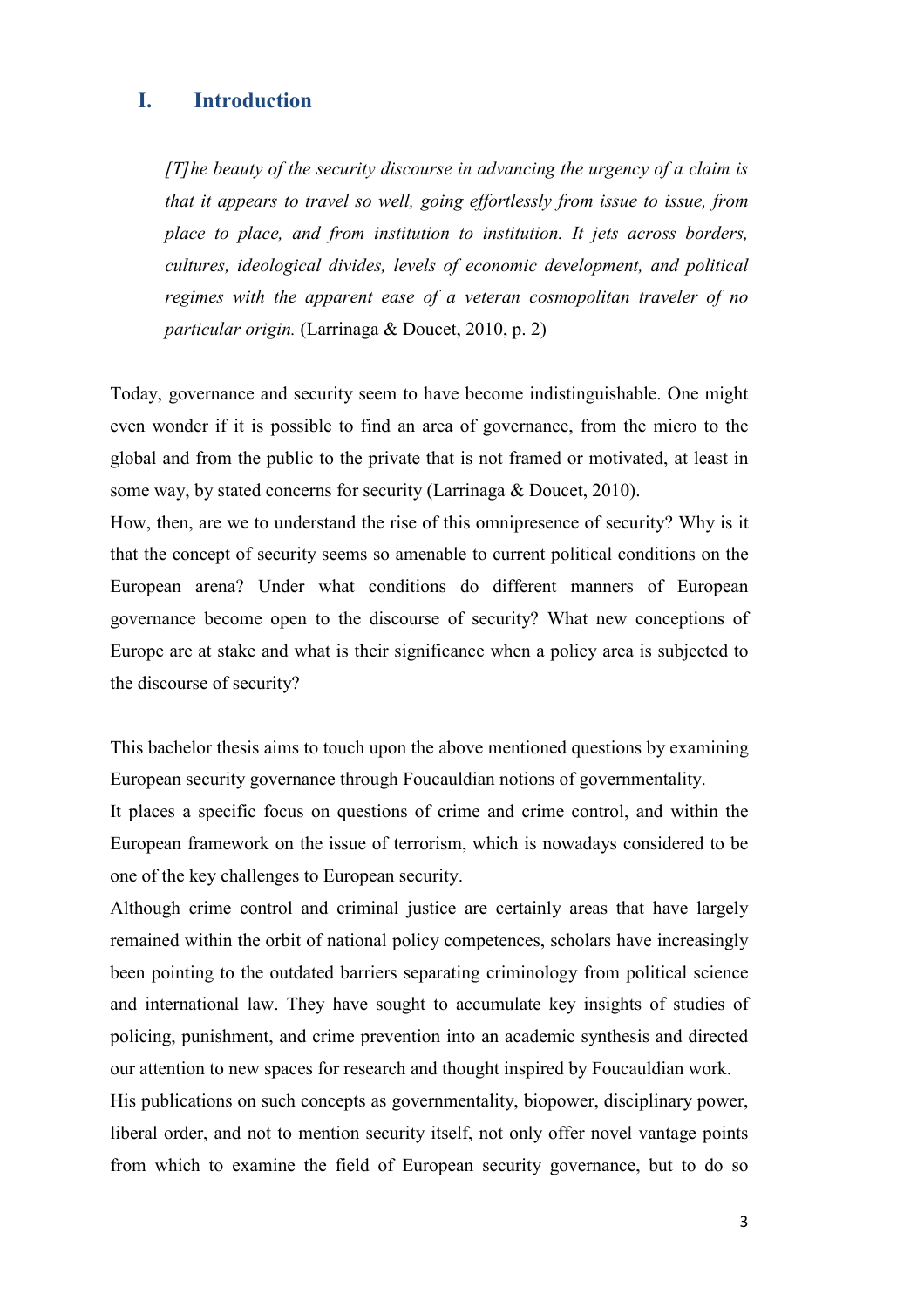within the framework of a critical political theory that is especially designed for social science research (Larrinaga & Doucet, 2010).

In this sense, this work aims at contributing to this, admittedly, new path of research.

Therefore, the structure of this is thesis is as follows: In a first step, a theoretical sketch of Foucault's governmentality theory is presented, with a specific focus on some analytical instruments that are particularly amenable for an analysis on the European level. The second part of the theoretical chapter then points to a very topical practical implication, namely the phenomenon of governing through risk, and how it affects current practices in crime control and criminal justice.

Although this part largely focuses on practices within nation states, it will be shown throughout this thesis that many of the observed phenomena can indeed be found also on the European level. The rationalities guiding national and European security governance are quite similar, and the EU, likewise, depends on a series of technologies for exercising its authority within this field. Thus, in spite of the fact that the EU's executive competences are still comparatively limited, it has found other creative ways to increase and foster its relevance within the security domain.

The last part of the theoretical chapter seeks to operationalise the established findings and developments so as to prepare them for an analysis on the European level with regard to security issues.

The third chapter, then, turns to some selected aspects of European security governance that involve or are to some extent relevant to the fight against terrorism. Against the background of an appraisal of present European security discourses, specific rationalities will become apparent. Hence, the analysis of the central importance of information sharing within European counter-terrorism, the realignment of policing practices, as well as seemingly technical measures like the fight against money laundering, and also already well-known systems like Schengen, will prove to be more meaningful in this light.

The final chapter then summarises the overall findings of this thesis and tries to place them within a wider context. It also offers some thoughts on future trends and briefly examines potentials for future research.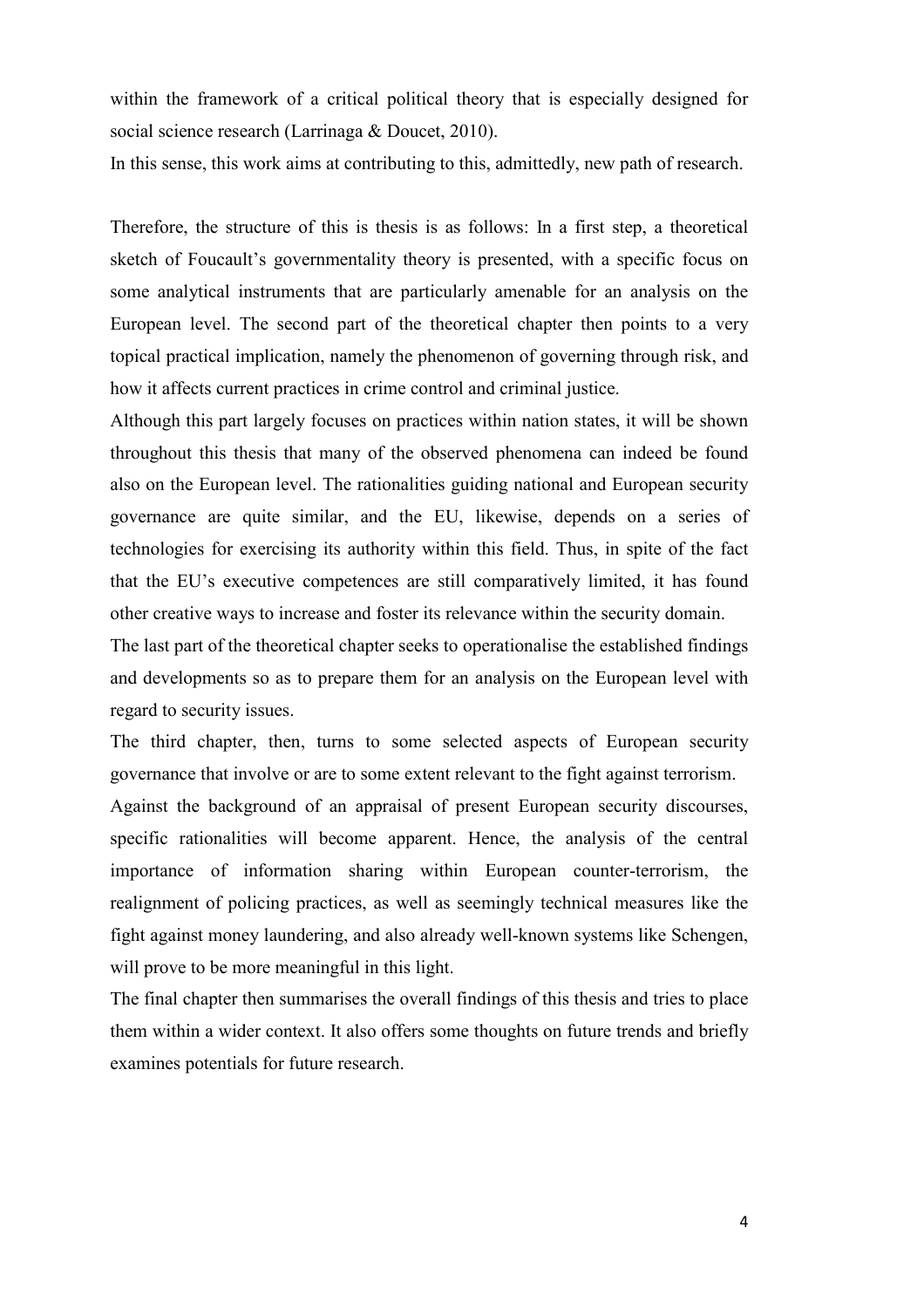#### **II. Governmentality – A Theoretical Sketch**

The French philosopher Michel Foucault developed the theoretical concept of governmentality in the later years of his life, roughly between 1977 and his death in 1984. The concept has then been refined and elaborated further in the social sciences, especially by authors like Peter Miller, [Nikolas Rose](http://en.wikipedia.org/wiki/Nikolas_Rose) and Mitchell Dean.

Governmentality is the generic term for a very broad theoretical concept. It can roughly be understood as the way governments seek to produce the citizen best suited to fulfil certain governmental policies, as well as the analysis of the organised practices, such as rationalities and techniques, through which the conduct of subjects is to be shaped, thus through which they are 'governed' (Mayhew, 2004).

The following chapter seeks to give a brief overview of governmentality theory that will necessarily fall short of the wide range of topics the theory intends to explain and analyse. Therefore, the focus will be on some analytical concepts and instruments that are particularly useful for the analysis of security issues, as they represent the central point of this work.

#### a. Governmentality and Government

Since 1978, Michel Foucault had been conducting research on the subject matter of governmentality; his lectures on the 'genealogy of the modern state' at the Collège de France during the years of 1978 and 1979 are particularly essential with regard to this topic. Here, Foucault raises fundamental questions about governing, government and the concept of power while also altering some of his previous positions concerning these constructs (Foucault & Sennelart, 2009).

The term governmentality reflects a linking of governing (gouverner) and modes of thought (mentalité), suggesting that it is not possible to examine the technologies of power without analysing the political rationality inherent in them. Therefore, the concept is motivated by a concern with political reason that helps to underline the strategic character of government and that, consequently, "pays close attention to the language, mentality, and idiom through which political problems and aspirations come to be expressed." (Walters & Haahr, 2005, p. 6; Lemke, 2002)

It is perhaps for this reason, that governmentality analysis has tended to focus on the sphere of policy papers, official publications, legal texts and academic publications as its sources, rather than, for instance, media or popular discourse (Walters & Haahr, 2005).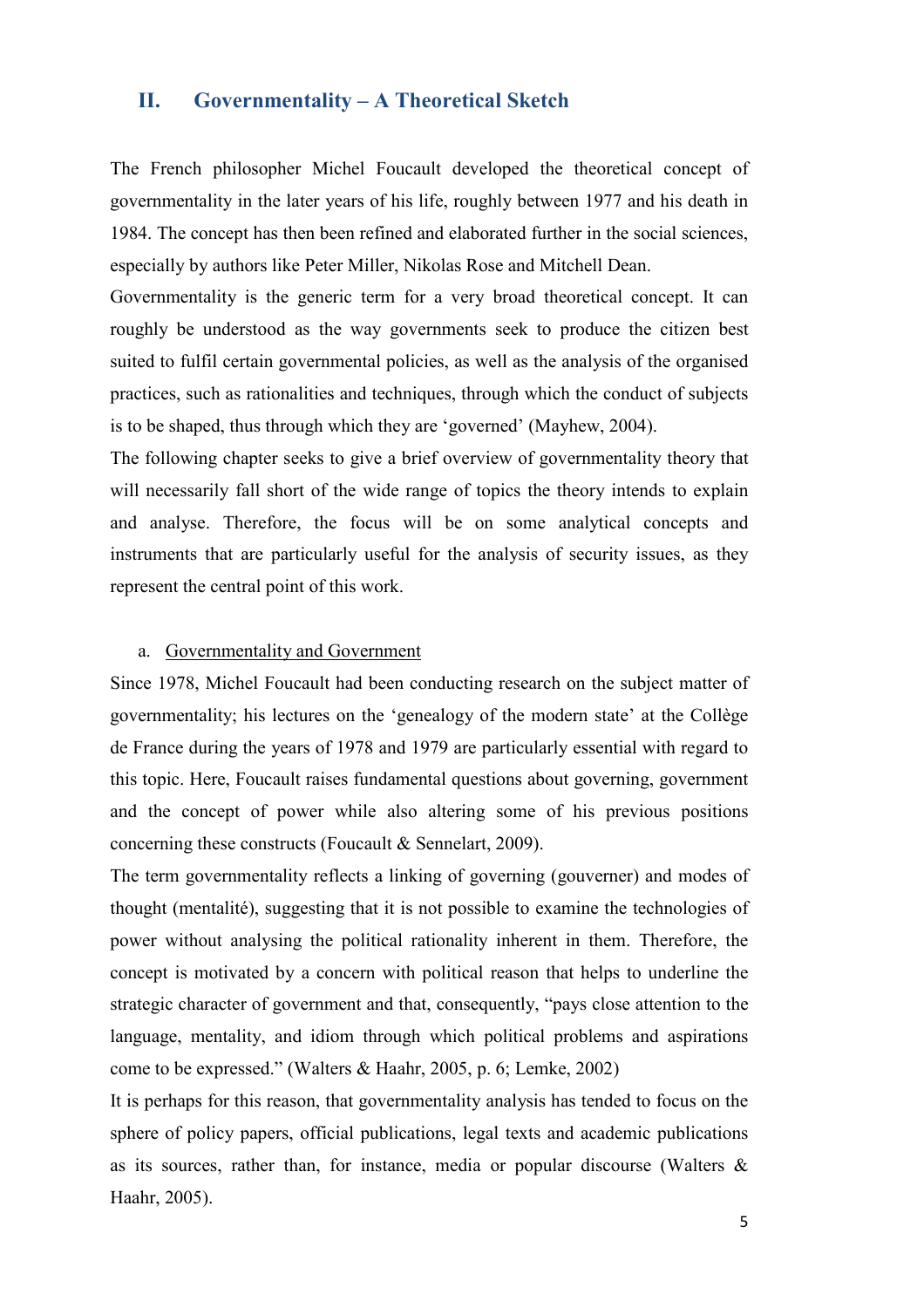What does it mean 'to govern', then? According to Foucault, the current meaning that we attach to this term is something very specific that derives historically, above all, from the Oriental-Jewish and later from the Christian pastorate. Just like the shepherd leads and takes care of his herd, 'to govern', in this sense, means the guidance and care of an amount of people, as well as of single individuals from this collectivity. Against this historical background, as Foucault emphasises, the concept of governmentality emerges out of societal transformations that roughly took place from the  $16<sup>th</sup>$  to the  $18<sup>th</sup>$  century. These transformations ultimately resulted in modern governing practices which were developed in the sense of an 'art' of guiding individuals who were seen as parts of a statistically recordable population (Foucault & Sennelart, 2009; Sarasin, 2005).

As Dean (2010) put it, "to refer to the art of government is to suggest that governing is an activity which requires craft, imagination, shrewd fashioning, the use of tacit skills and practical know-how, the employment of intuition and so on." (p. 18)

Rose and Miller (1992) have emphasised that, within governmentality, government is first and foremost considered a problematising activity.

*The ideals of government are intrinsically linked to the problems around which it circulates, the failings it seeks to rectify, the ills it seeks to cure.*  Indeed, the history of government might well be written as a history of *problematizations, in which politicians, intellectuals, philosophers, medics, military men, feminists and philanthropists have measured the real against the ideal and found it wanting.* (p. 182)

The focus of a so-called 'analytics of government', which is the overall key tool of governmentality studies, is, then, to investigate specific situations in which the activity of governing is 'problematised'. The goal is to examine all that which is necessary to a particular regime of practices. This includes means of calculation, both qualitative and quantitative, the type of governing authority or agency, the forms of knowledge, techniques and other means that are applied, the entity or sphere to be governed and the way it is conceived and represented, as well as the goals, outcomes and consequences of governmental policies. But in addition, it attempts to understand how all these practices have to be *thought.* This, however, represents a substantially new form of thinking about and exercising power (Dean, 2010).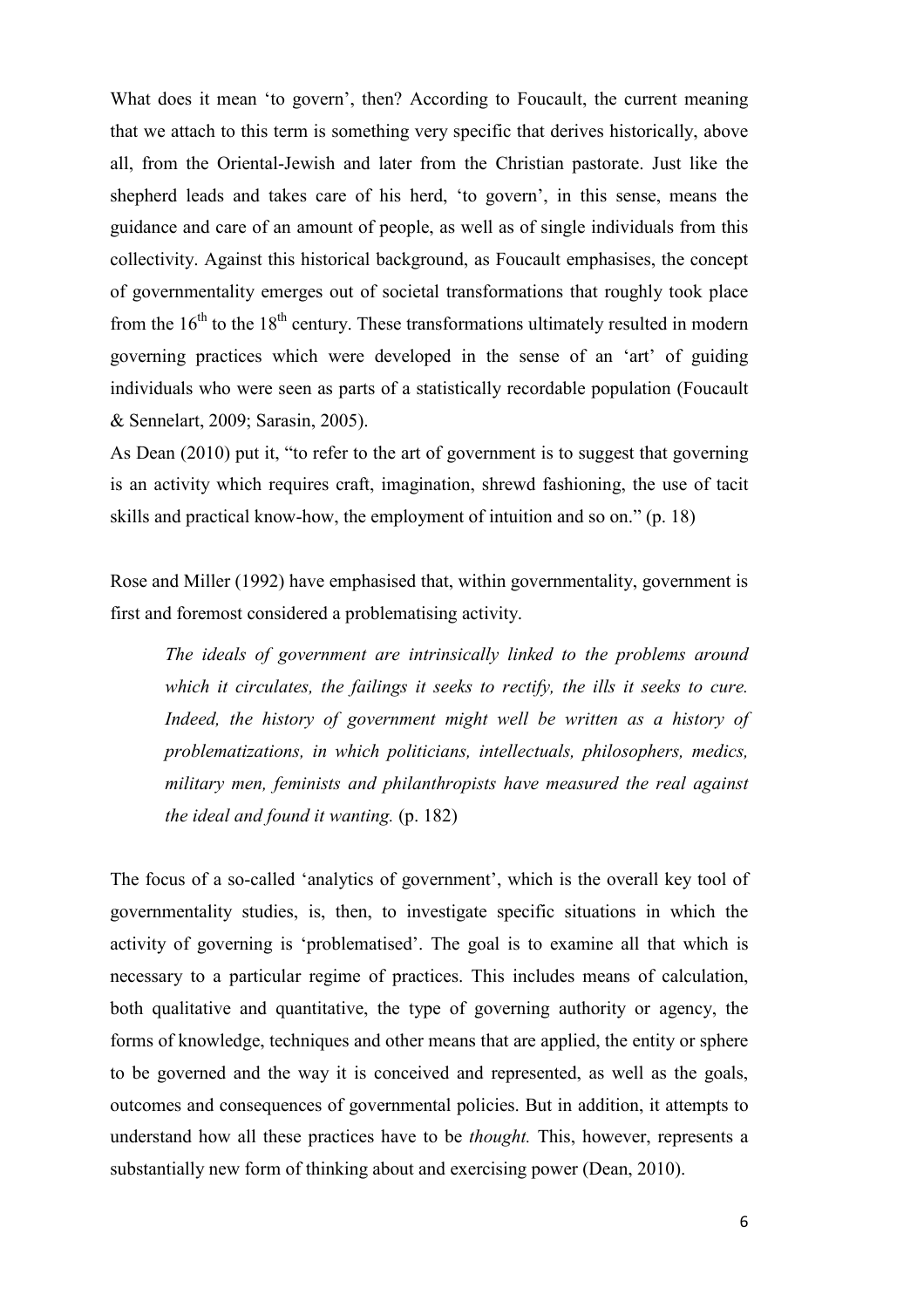#### - *Power and Discipline*

As far as the concepts of power and discipline are concerned, Foucault's work *Discipline and Punish* is central: Here, Foucault raises the crucial question of how it was possible that the power of state institutions was continuously expanding, apparently becoming ever more efficient with individuals unresistingly integrating themselves into society and working more productively than ever before in history, in spite of the manifest decline of bloody, and ultimately deterrence-oriented criminal justice practices during the Ancien Régime (Foucault, 2008).

He finds the first part of an answer in so-called disciplines, thus in the practice of norms and petty codes of behaviour within specialised coercive institutions that were encompassing ever bigger parts of the population. However, this did not account for how power established itself beyond institutions such as schools, prisons and barracks. Foucault provides an explanation on the basis of two models, the pest city and the panopticon<sup>1</sup> (Foucault, 2008).

The origins of modern disciplinary societies, he argues, can be traced back to the  $17<sup>th</sup>$ century where quarantines were deployed as a measure against the spread of the pest. Control arrangements established a system of complete supervision of all borders and crossings, of all movements in town and demanded rigid confinement of citizens in their homes. Here, Foucault (2008) identifies a first model, where discipline, order and management were the answer to chaos and spread of disease.

The panopticon, on the other hand, is based on an elaborate system of visibility but what is more, it is based on a democratic principle of power, not a totalitarian one. The guard in the centre is not a king or a dictator, but merely a person holding a public position that can likewise be monitored and replaced by members of society.

According to Foucault (2008), the functions of the panopticon are twofold: First, it is the concrete architectural model that represents the rise of modern prison. Therefore, it can easily disclaim the use of physical punishment because it has brought to perfection a system of surveillance and disciplinary action.

Second, and most importantly, the panopticon reflects a principle of general and mutual control among isolated individuals in modern society. It is a power mechanism reduced to its ideal form, its functioning can be explained on an

l

 $^1$  The panopticon is a specific type o[f prison](http://en.wikipedia.org/wiki/Prison) building designed by the English philosopher and social theorist [Jeremy Bentham](http://en.wikipedia.org/wiki/Jeremy_Bentham) in 1785. The concept of the design is to allow an observer, or, more precisely a prison guard, to observe all prisoners without the incarcerated being able to tell whether they are being watched or not. This mental uncertainty, Foucault (2008) argued, would ultimately lead to disciplined behaviour and conformity.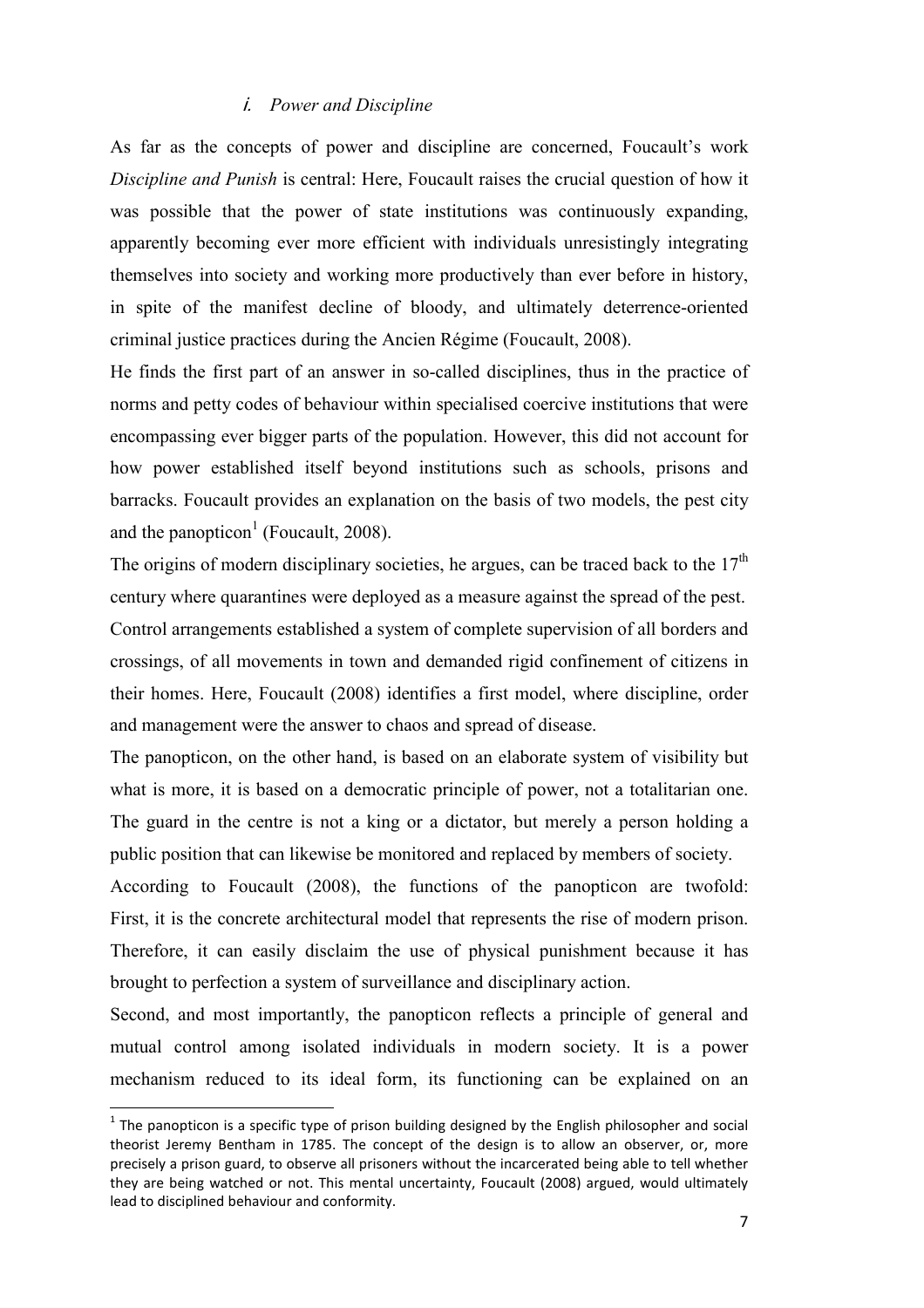architectural level in terms of visibility, but in fact, the panopticon is a form of a political technology that can and has to be detached from its specific use.

As a system of general control through visibility, the panopticon supplements the effect of practicing disciplines within families, schools, clubs, fabrics or sports stadiums at the level of a simple and easily conferrable instrument (Foucault, 2008; Sarasin, 2005).

As a result, disciplinary effects of power, which had originally developed in prison, progressively spread throughout society in all kinds of manifestations, seeking to correct and normalise individuals by extending to daily activities and routines. Necessarily, they shift attention away from disciplining human bodies to disciplining human souls (Foucault, 2008; Ventura, Miller & Deflem, 2005).

However, Foucault did in some respects alter and broaden his understanding of power and discipline in his later work, so as to adapt it to modern practices of rule within advanced liberal democratic societies. His later analysis of power relationships in society - ultimately reflected in the concept of governmentality - first of all sought to break with previous state-centred analyses. It shifts attention away from class relationships and the central importance of the ownership and control of capital, towards a model of power as a set of relationships which order, manage and facilitate, as well as constrain and oppress (Newburn, 2007).

According to Foucault, power relations do not always imply a removal of liberty or options available to individuals, but can also result in an empowerment or responsibilisation of subjects in different fields of action (Foucault & Sennelart, 2009; Lemke, 2002). The modes of doing this are various, including rational argumentation or ideological manipulation, economic explanation or moral advice. However, it does not necessarily mean that power is executed against the interests of the other part of a power relationship, nor does it signify that determining the conduct of others is intrinsically 'bad' (Lemke, 2002).

As a result, power does not derive from local confrontations in the sense of Hobbes' notion of a 'war of all against all', but rather from, for instance, economic or demographic problems rulers are confronted with, thus from problems concerning the governance of whole populations (Foucault& Sennelart, 2009).

In fact, Foucault accounts for a genuine administrative problem here, where power is an expression of the necessity for governing modern and complex societies.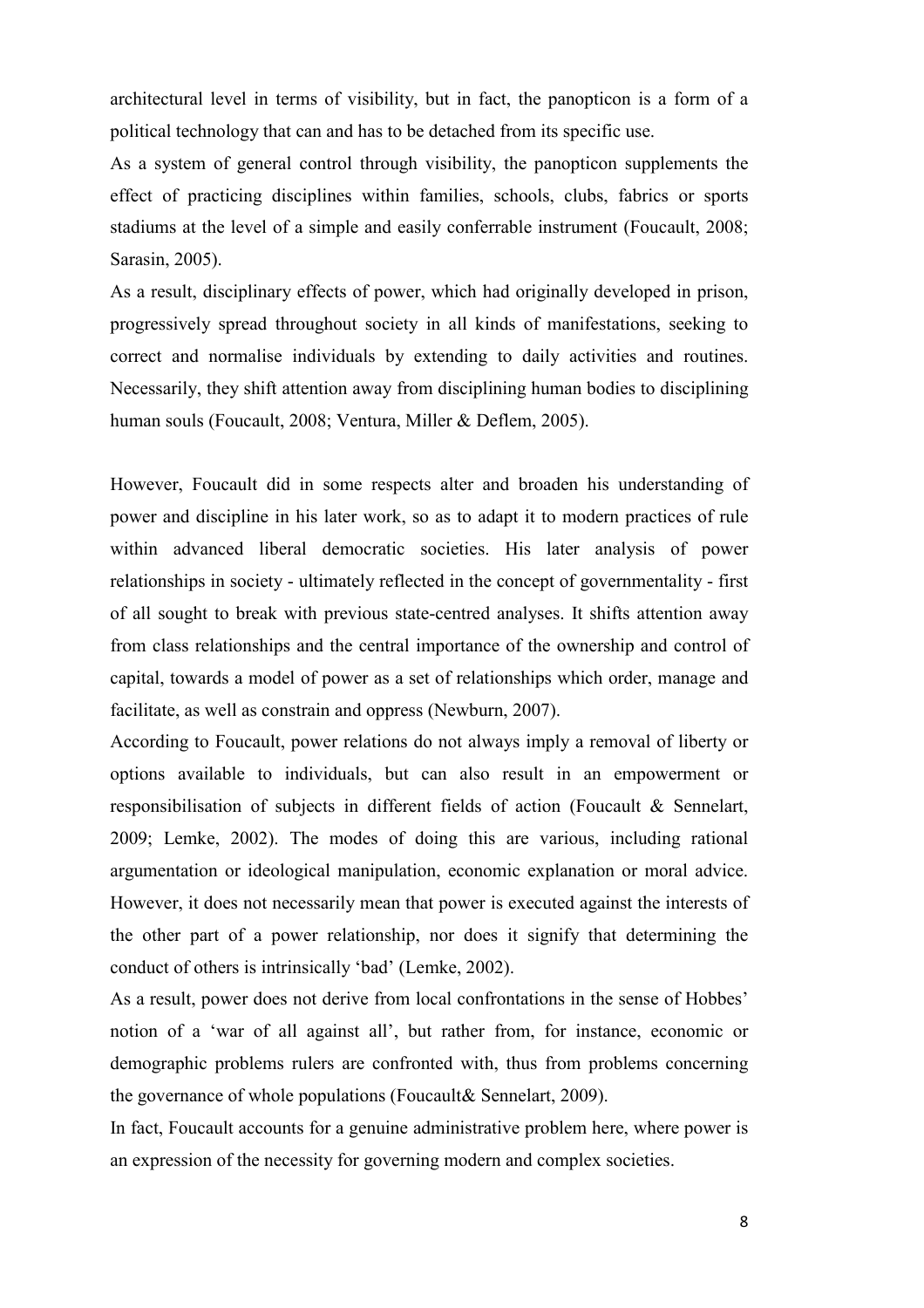Therefore, the liberal form of governing that comes into existence in the  $18<sup>th</sup>$  century does not presuppose the disciplinary adaptation and submission of individuals, but to the contrary, their liberty. Correlative to individual liberties, security dispositives evolve. Contrary to the disciplinary dispositive that aims at individuals adapting to norms, the security dispositive assumes a statistical concept of normality that is reflected in notions of availability, occurrence, distribution curves and incidences within a population. The security dispositive does not seek to discipline these cases. Rather, it seeks to understand their 'nature' and their movements in order to curb societal risks that emanate out of the individual liberties people increasingly come to enjoy (Foucault & Sennelart, 2009; Sarasin, 2005).

As a result, Rose and Miller (1992) claim that the political vocabulary that is characterised by structured "oppositions between state and civil society, public and private, government and market, coercion and consent, sovereignty and autonomy," and so on, does not adequately reflect the various ways in which rule is exercised in modern liberal democracies. According to them, political power today is exercised today through a multitude of shifting alliances composed of diverse authorities and private actors that govern numerous aspects of economic activity, social life and individual conduct (p. 172).

## ii. Political Rationalities, Programmes, Technologies of Power *and Regimes of Practices*

As described above, political rationalities are an important analytical tool within governmentality theory, as they constitute the basis for political action.

Rose and Miller (1992) point to three key aspects of political rationalities.

First, political rationalities have a moral character. They are based on the ideals or principles to which governmental activity should be directed - freedom, justice, equality, mutual responsibility, citizenship, common sense, economic efficiency, prosperity, growth, fairness, rationality and the like.

Second, political rationalities have, to some extent, an epistemological character. That is to say, they refer in a way to a conception of the nature of the objects to be governed - society, the nation, the population, the economy.

Third, political rationalities are expressed in a distinctive idiom. Thus, the language that constitutes political discourse is more than rhetoric and should be seen, rather, as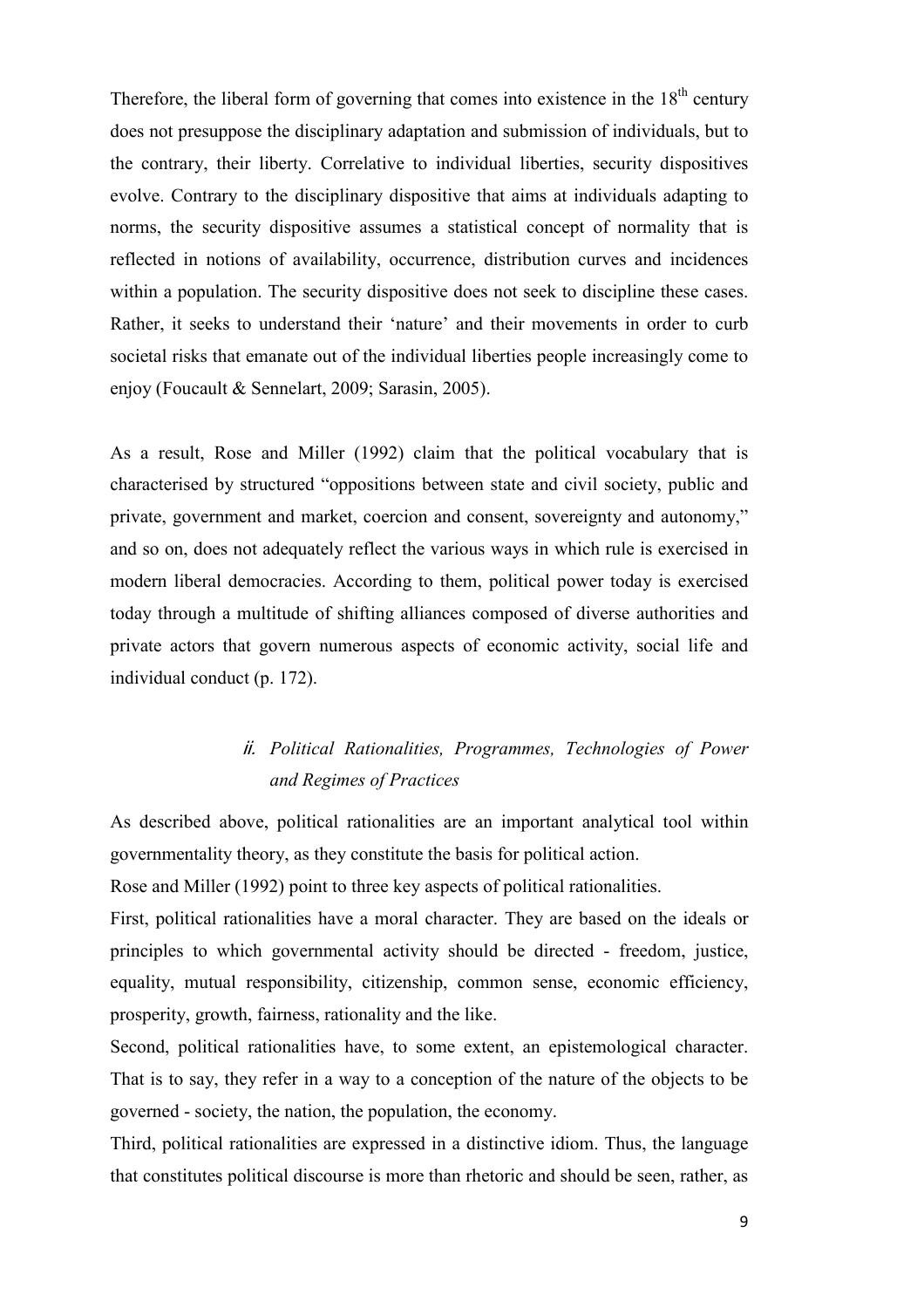a kind of intellectual machinery for making reality thinkable and opening it to political deliberations. Summed up, "political rationalities (…) are morally coloured, grounded upon knowledge, and made thinkable through language" (p. 177).

It is then through technologies that political rationalities, and the programmes of government that articulate them, become capable of deployment. This is not a question of simple translation, but rather depends on a complex interplay of diverse legal, architectural, professional, administrative, financial and judgmental forces. They enable decisions and actions of individuals, groups, organisations and populations to be understood and regulated in relation to authoritative criteria (Rose & Miller, 1992). In this respect, political rationalities are not pure, neutral knowledge which simply 'reflect' the governed reality. They are not exterior incidents, but elements of government themselves that help to create a discursive space in which exercising power is 'rational' (Lemke, 2002).

Having established that government can be seen as a problematising activity, it is around these problems that programmes of government have been developed.

Authorities, in order to govern a certain field, first have to be able to represent it, or, more precisely, to depict it in a way that enables it to enter the sphere of political calculation and deliberation. Here, the theories of the social sciences, like economics, sociology, psychology etc. equip governments with some sort of intellectual machinery. They provide procedures and mechanisms that render the world thinkable and subject it to the analysis of critical thought and reasoning (Rose & Miller, 1992). Thus, programmes such as position papers, White Papers, concepts for restructuring governmental institutions or administrative processes, international agreements, proposals and counterproposals, etc., can create realities by problematising ideas at the right time and suggesting appropriate strategies for coping with these problems; or, by raising familiar issues within new contexts and thereby rearranging reality (Schneider & Kerchner, 2006).

The question is how to make these programmes socially acceptable and how to translate them into, for instance, political practices that are able to firmly establish themselves in society.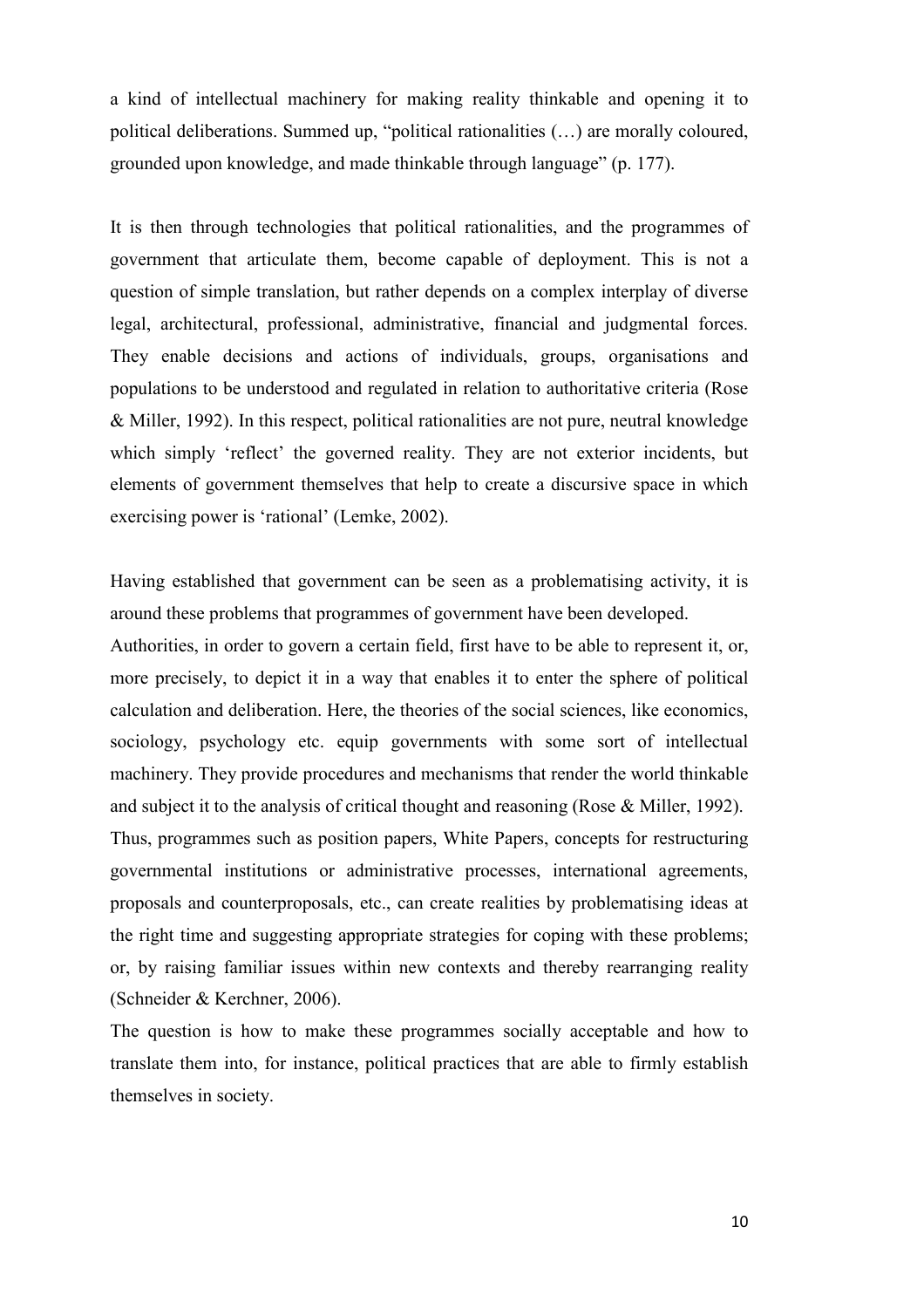Governmental technologies, then, consist of a variety of practical mechanisms, procedures, instruments, and calculations that authorities employ so as to direct the conduct and the decisions of others, and to achieve certain goals (Lemke, 2007). They are the tools to make political rationalities and programmes applicable in practice. These technologies include:

*[T]echniques of notation, computation and calculation; procedures of examination and assessment; the invention of devices such as surveys and presentational forms such as tables; the standardisation of systems for training and the inculcation of habits; the inauguration of professional specialisms and vocabularies; building designs and architectural forms - the list is heterogeneous and in principle unlimited.* (Rose & Miller, 1992, p. 184)

Ultimately, modern societies are characterised by numerous overlapping regimes of practices as a consequence of the strategic interplay of political programmes with specific technologies of power. As a result, in today's liberal-democratic societies, we find "regimes of practices of punishing, of curing, of relieving poverty, of treating mental illness and maintaining mental health and so on." (Dean, 2010, p. 31) These regimes constitute of and link up particular institutions so that we can speak of a 'criminal justice system', a 'social welfare system' and so on. It should be kept in mind, though, that these regimes never equate to a particular institution or even system. While the regime of practices of punishing may find central institutional representation in the prison, the exercised practices within this setting eventually also affect what happens in other social spheres, like schools, families, barracks, and the like. The existence of such regimes of practices allows for conferment across institutions and innovation within them (Dean, 2010).

#### b. Practical Implications

This part of the theoretical chapter aims at investigating a specific practical implication of governmentality studies that has become very palpable in advanced liberal-democratic societies, namely the phenomenon of governing through risk. In a second step, its impact on current practices in crime control and criminal justice will be examined which will prove to be useful for the following analysis of European security governance.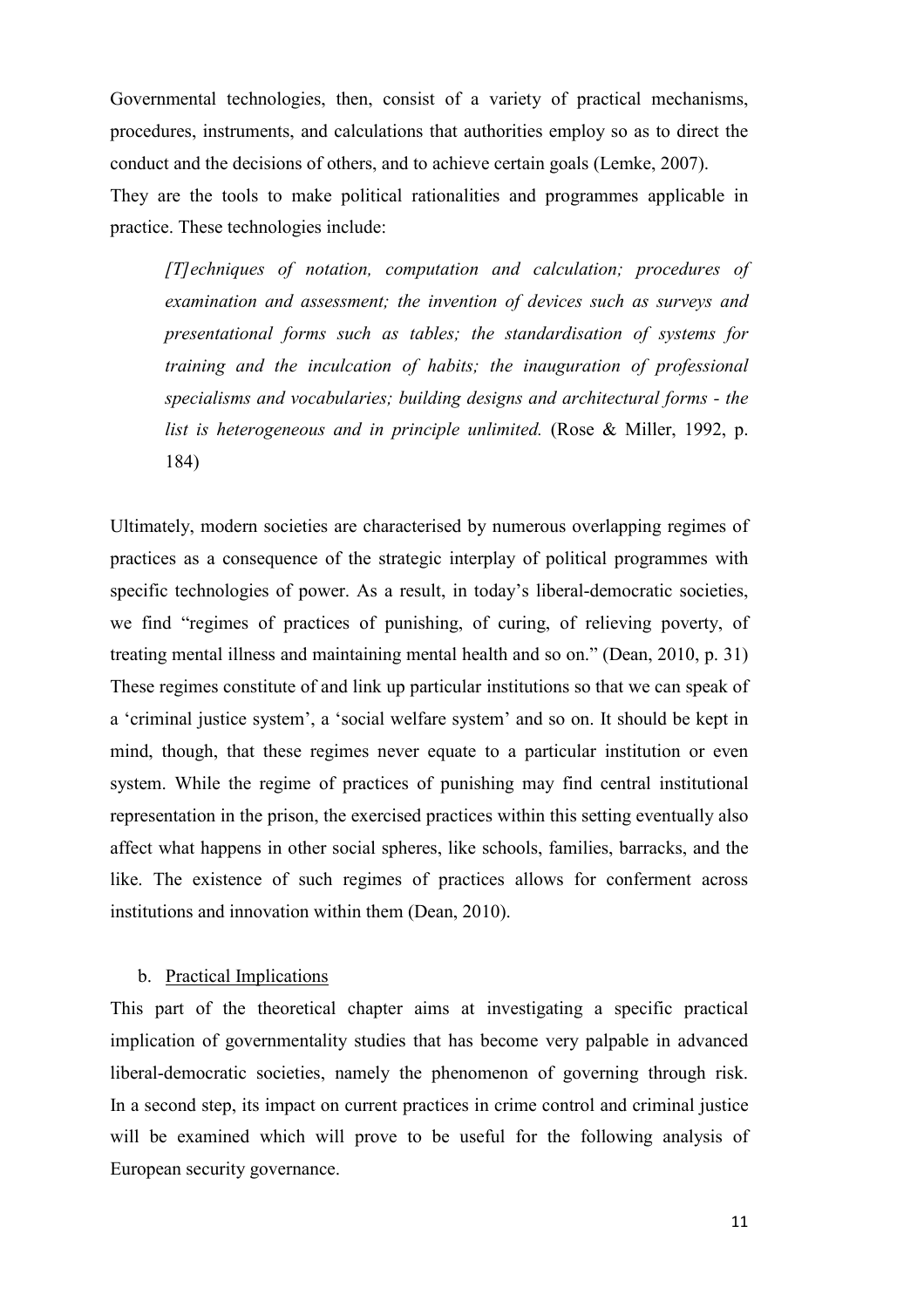#### - *Governing through Risk*

The 'technology of risk' is considered to be a crucial instrument for characterising the present within governmentality studies. It ties up to Foucault's analysis who stated that security dispositives are essential technologies of governmentality. Technologies of security objectify the population body and try to calculate immanent insecurities. However, they do not aim at completely eliminating these insecurities, but to keep them within an optimal range. Therefore, risk can be considered as a very effective scheme of reality and a political technology (Pieper & Rodríguez, 2003). As will be shown throughout this thesis, it is remarkable how risk and its management have come to outgrow the domain of technical specialists and have increasingly become pervading features, even key strategies, of contemporary societies (Garland, 2003).

*"Nothing is a risk in itself; there is no risk in reality. But on the other hand, anything can be risk; it all depends on how one analyses the danger, considers the event."* (Ewald, 1991, p. 199)

Put at its simplest, risks are estimates of the likely impact of dangers. 'Danger', then, is the potential for harm that is inherent in a thing, a person or a situation. As a result, risks are the product of future-oriented human calculations (Garland, 2003). In this sense, it becomes possible to interpret and analyse risk as "a way - or rather, a set of different ways - of ordering reality, of rendering it into a calculable form." By representing events in a certain manner, they are "made governable in particular ways, with particular techniques and for particular goals." (Dean, 2010, p. 177)

*What is important about risk is not risk itself. Rather it is: the forms of knowledge that make it thinkable, such as statistics, sociology, epidemiology, management and accounting; the techniques that discover it, from the calculus of probabilities to the interview; the technologies that seek to govern it, including risk screening, case management, social insurance and situational crime prevention; and the political rationalities and programmes that deploy it (...).* (Dean, 2010, p. 178)

Foucault described modern societies as being characterised by processes of rationalisation and discipline that establish norms of purpose-rational action. These norms are to guide all areas of social activity, from the conduct of everyday life to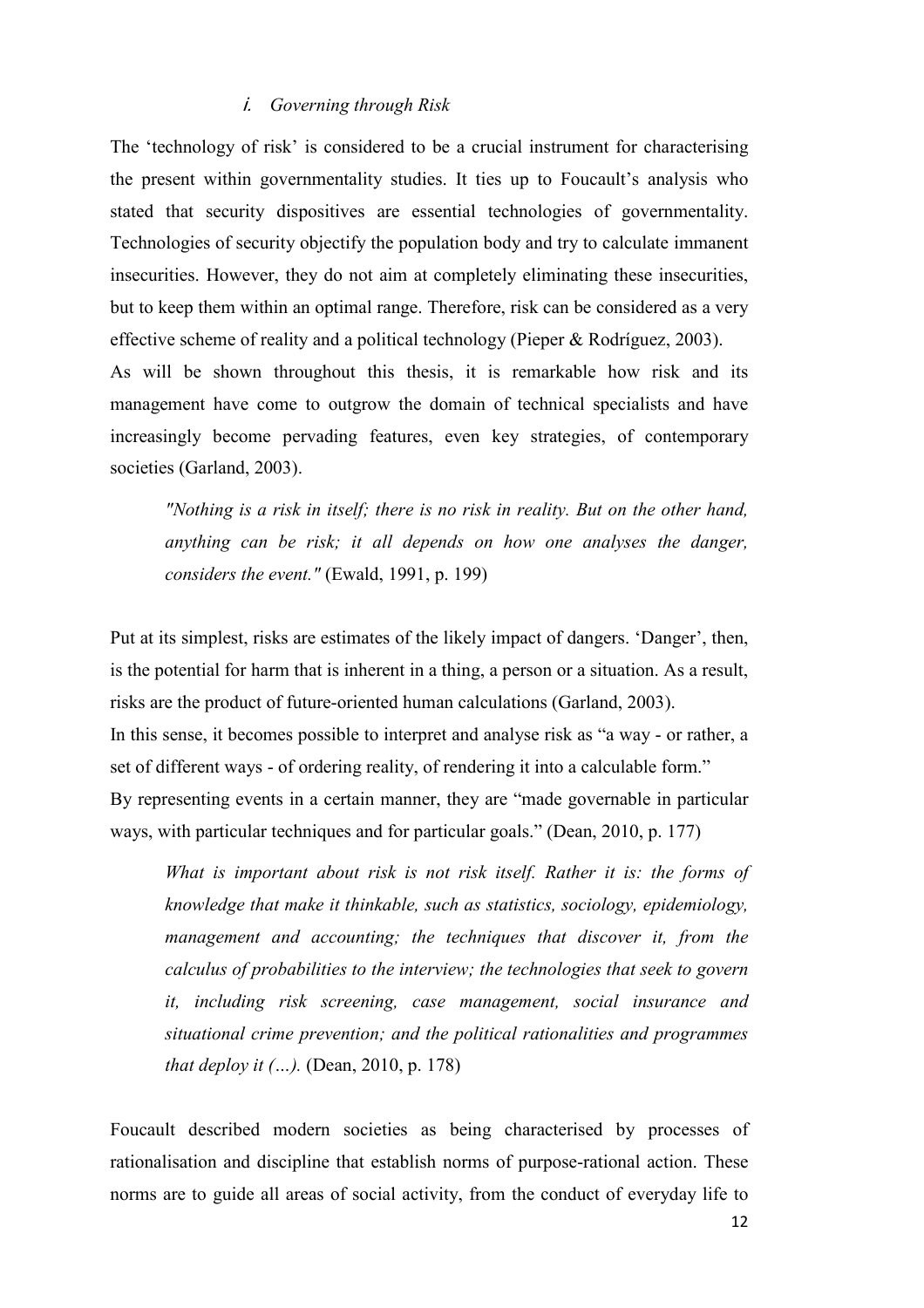elaborate systems like production, commerce and government. Therefore, modern societies are necessarily risk-managing societies (Foucault & Sennelart, 2009; Garland, 2003).

The rise of risk measurement, risk profiling and risk management, then, depicts risk as a flexible, multivalent technique of governance which is first and foremost inspired by the private and financial industry, and through military research.

In this respect, governmentality work on security effectively helps to demonstrate the flexibility and unpredictability of, for example, technologies of surveillance, risk management and crime prevention (Larner & Walters, 2004).

If the state is, for instance, not explicitly in possession of an acknowledged monopoly of law enforcement, there are options for incorporating private and business actors into tasks related to security. This finding creates free space to consider a further determinant, namely the resource question. Security provided as a public good is by trend scarce. Thus, the demand for optimal resource allocation and utilisation is increasing (Pieper & Rodríguez, 2003).

The prevailing character of such findings and its practical implications will become apparent when we turn to the analysis of national crime control and criminal justice practices, and later on, to European security governance.

A central significance of today's rationalities of risk, however, is that they have been attached to a set of political programmes and formulas of rule, that, some would say, represent a major retraction of social rights and welfare state ideals that drove political discourse for many decades (Dean, 2010).

A core problem of today's risk management practices is the attempt to find out where which types of risks lie. As a result, it is not specific persons anymore who are being investigated, but specific types. They are effectively the result of statistical projections, based on a number of unsuspicious criteria, for instance the country of origin or the arrival by plane from a specific country (Schneider & Kerchner, 2006).

The inquiry and processing of such (individual-related) data no longer restricts itself to potential disturbers. Recent measures often take place in the forefront or even completely event-unrelated. They also target contact and accompanying persons, or literally everyone, as in the case with video surveillance and thus, also those persons who are to be protected by these interventions.

Therefore, the national objective of minimising risk is, in a way, detrimental to the notion of freedom that generally tends to increase risk.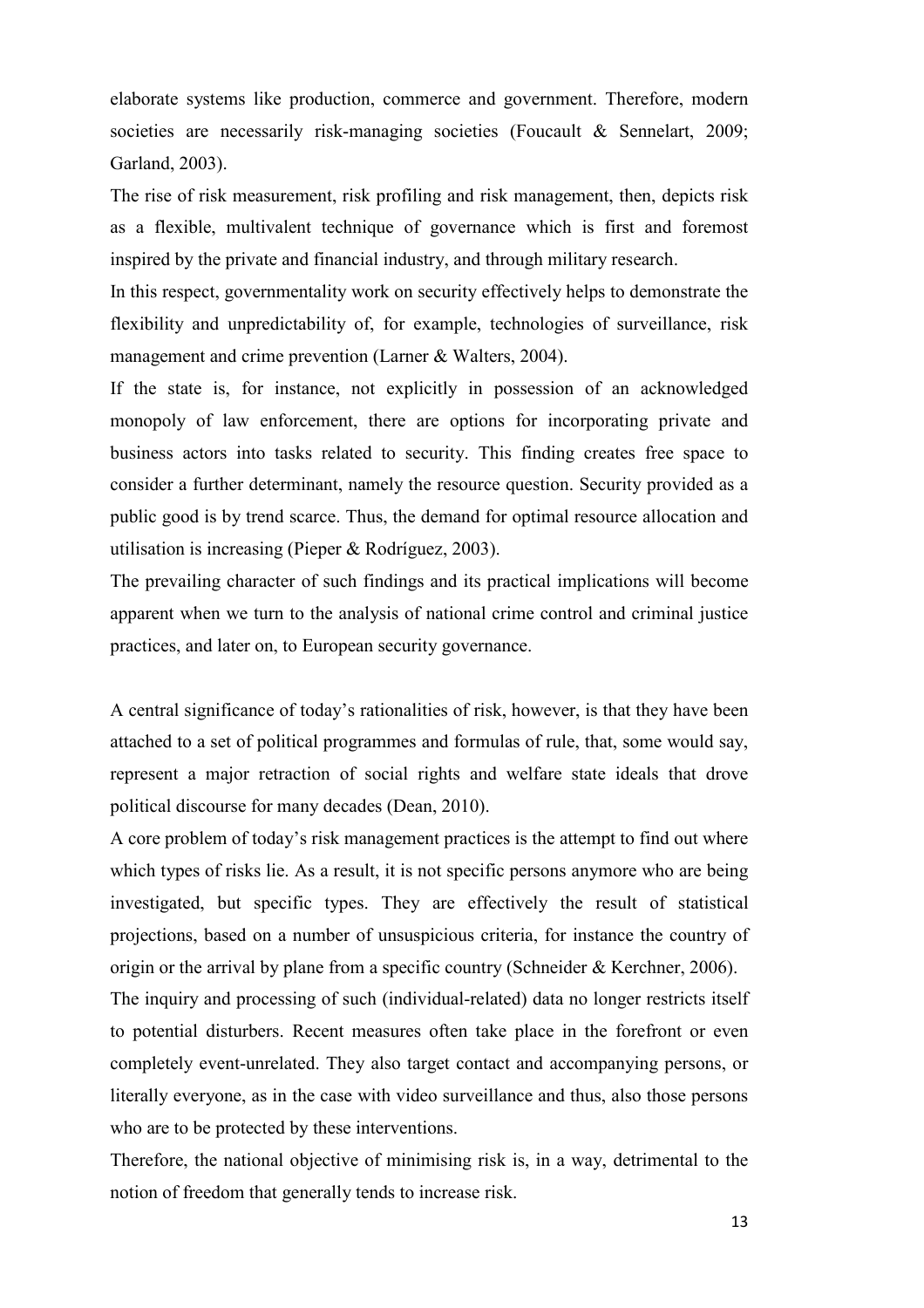As a result, discourses about 'actual risk' and its implications for action are a recurrent theme - perhaps even the central theme - of contemporary politics. The depiction of risk is often subject to political manipulation and biased presentation where different, often conflicting interests are at stake (Garland, 2003).

#### - *Transformations in Crime Control and Criminal Justice*

Newburn (2007) notes that we have been witnessing some sort of a 'globalisation of surveillance' during the past years and that we can now, in fact, speak of a 'network society' throughout much of the Western world which is most notebaly represented in a progressive commodification of surveillance and security.

As a consequence, high crime rates and related issues are increasingly interpreted as problems of control rather than welfare. Put differently, there has been a shift on the public agenda away from economic inequality to the distribution and control of risk. These developments go hand in hand with the increased use of a statistical or probabilistic language (e.g. used in the insurance industry), a greater emphasis on cost-effectiveness, the identification and classification of risk and the prevention of anticipated offending (Newburn, 2007).

Therefore, rather than focusing our concerns solely on, for example, the activities of the police, this approach to crime control directs our attention to the variety of other forms of overseeing and guiding everyday conduct. They include the increased monitoring of routine activities through means such as computerised surveillance, credit checking, assessment of performance, and the associated growth of enormous databases covering matters as diverse as insurance, credit-worthiness, criminal activity and DNA (Newburn, 2007).

Summing up, in crime control and criminal justice, a pragmatic perspective has established itself that is reflected in technical and spatial forms of control. It is captured in the notion of 'protection by the state', instead of previously 'protection from the state' (Pieper & Rodríguez, 2003).

In his book *The Culture of Control*, David Garland (2002) presents probably one of the most comprehensive appraisals of current developments and changes within, what he calls, "a reconfigured field of crime control and criminal justice" (p. 72):

*Today's practices of policing, prosecution, sentencing, and penal sanctioning, pursue new objectives, embody new social interests and draw upon new forms*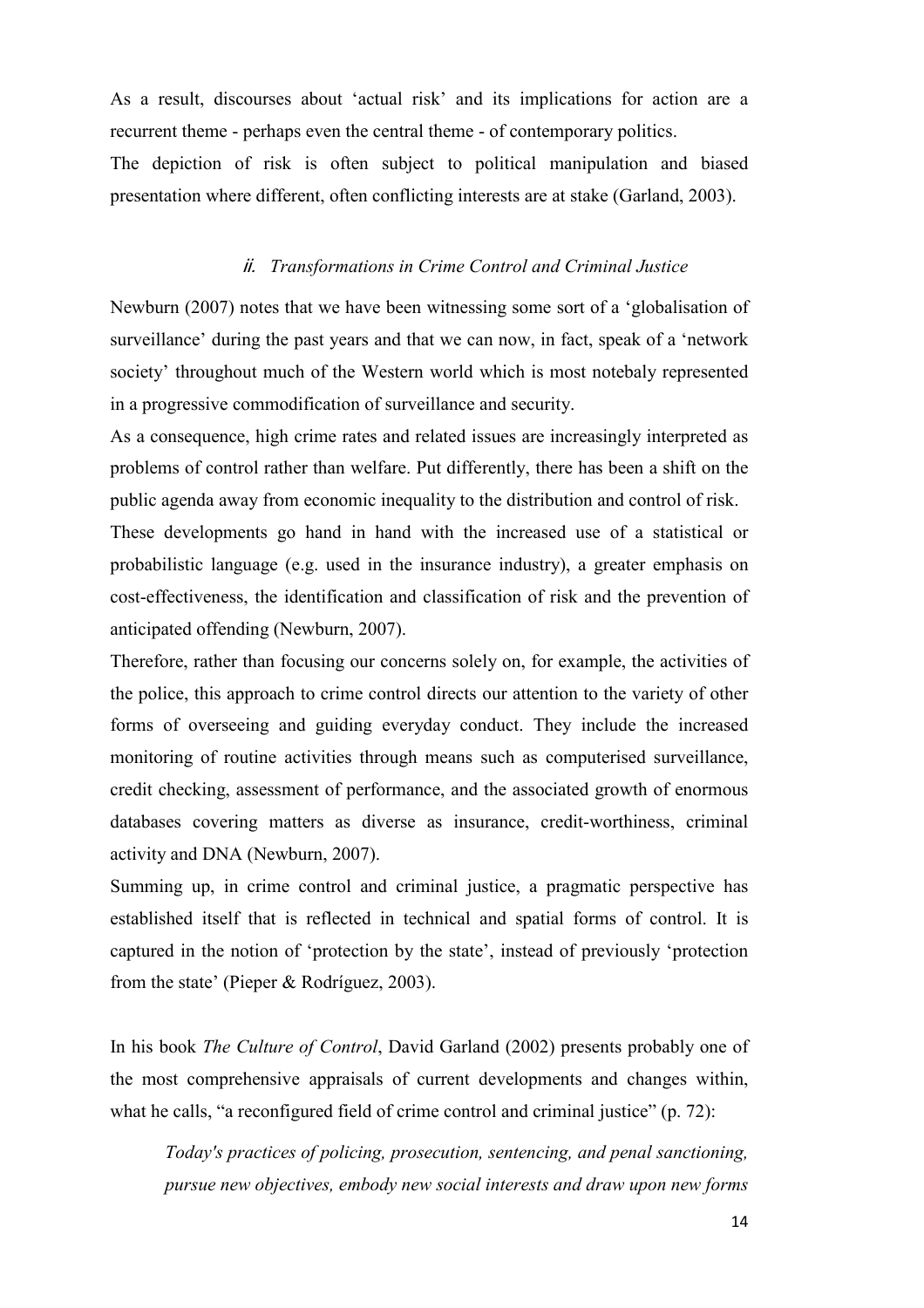*of knowledge, all of which seem quite at odds with the orthodoxies that prevailed for most of the last century.* (Garland, 2002, p. 3)

As a result, crime control and criminal justice have come to be detached from the superordinate themes of social justice and social reconstruction and have opened up to a newfound desire for security, orderliness, control and the management of risk.

A general transformation of criminological thought, like the emergence of control and situational crime prevention theories, directs today's priorities to the identification and management of unruly groups. The goal is not to eliminate crime but to make it tolerable through systemic coordination. Instead of engaging with the moral attitudes or psychological dispositions of human beings, this approach directs our attention to the component parts of social systems. It considers how different situations, institutions and even social routines might be redesigned, coordinated or integrated so as to give rise to fewer opportunities for crime; and how networked systems (transport, schools, shops, leisure areas, housing etc.) might be made to interact, so as to be less prone to become a security weakness or a criminological 'hot-spot' (Newburn, 2007; Garland, 2002).

Overall, the trend is away from concepts like retribution, deterrence, and reform and increasingly towards an approach that embraces concerns with prevention and harmreduction. Within this framework, rehabilitation transforms to a means of managing risk, it is not a welfarist end in itself anymore. Treated as an investment rather than a standard entitlement, it is, like all investments, closely monitored and evaluated to ensure that it produces returns (Garland, 2002).

In sum, these frameworks constitute an amoral, technological, sophisticated and selfconscious approach to crime control and criminal justice.

Ultimately, the formal boundaries of the crime control field are no longer delimited by institutions of the criminal justice state. Nowadays, crime control extends beyond the state and allows for the involvement of a whole series of social and economic actors, next to criminal justice specialists. This is captured in the notion of 'government-at-a-distance', involving inter-agency cooperation and the responsibilisation of private individuals and organisations (Garland, 1997).

Practices of enrolment and enlisting that seek to set up chains of action and to instil crime-conscious attitudes, give rise, in turn, to the establishment of new forms of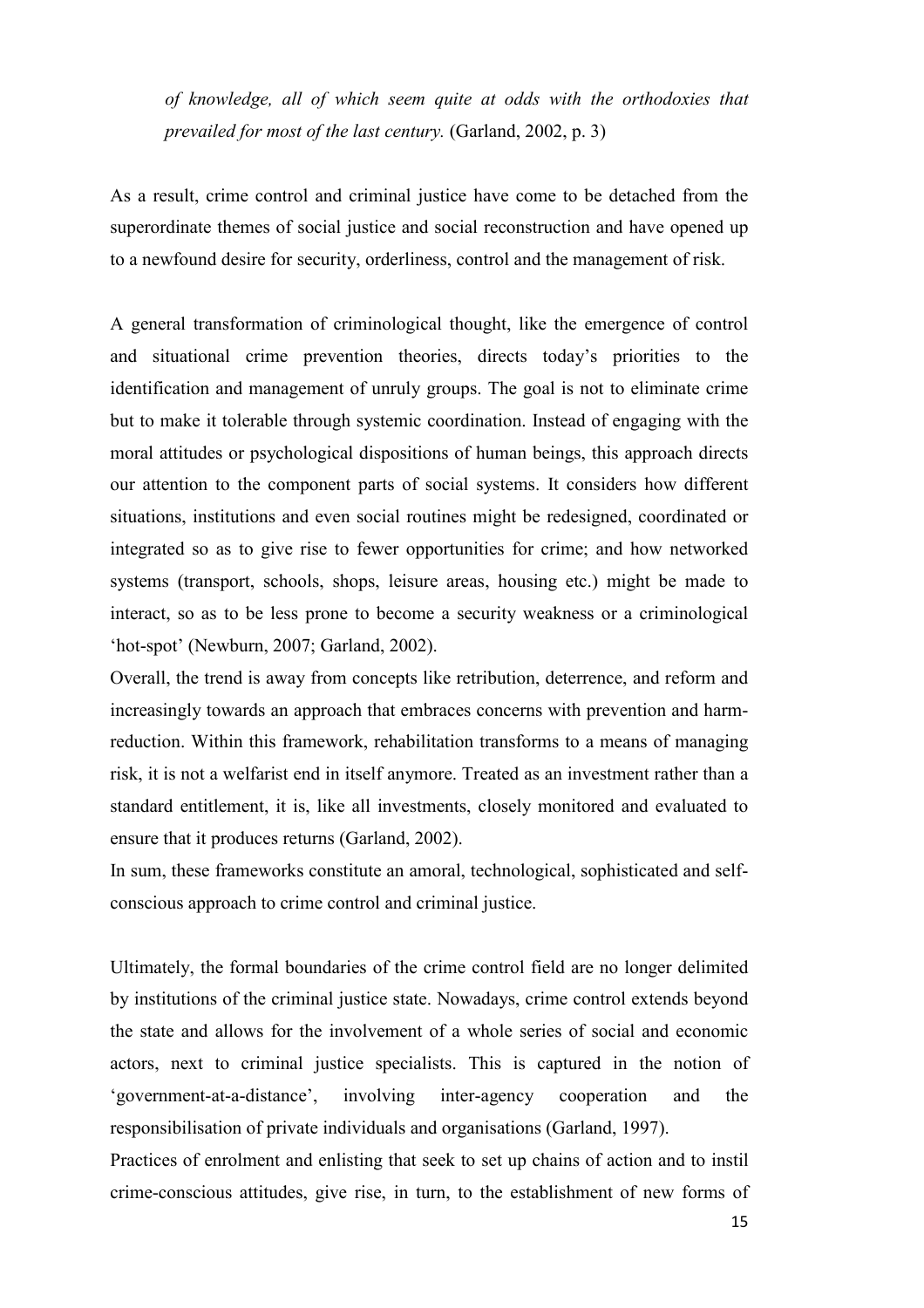cognition and expertise. As a consequence, new problems concerning coordinated action, technologies of situational prevention, the costs of crime and ways to reduce them, etc., are revealed (Garland, 1997). The result is a whole series of new knowledge systems that comes into existence, asking for an elaborate machinery of strategies and tools to be devised and implemented so as to foster the development of this power knowledge (Ventura et al., 2005).

Put bluntly, a new rationality for the governance of crime and criminal justice has evolved. Described in very broad terms, it is a governmental style that is based on *economic* forms of reasoning, in contrast to the social and legal forms that were prevalent for most of the  $20<sup>th</sup>$  century (Garland, 1997).

As Levitt and Miles (2006) emphasise, during the past years we have been witnessing a sharp increase in the application of empirical economic approaches to the study of crime and criminal justice. The result is a focus on the role of incentives, on econometric approaches, on broad public policy implications (for instance, how abortion laws might influence crime rates), and their cost-benefit analysis.

The leading paradigm is that components of the criminal justice system not only have to be effective, but also cost-effective, as the menu of policy alternatives is extensive and a considerable amount of the national budget is expended on this sector (Levitt & Miles, 2006).

Against the background of governmentality analysis, we can observe how old and a series of new actors increasingly and consciously try to structure and direct people's actions within the field of crime control and criminal justice. The overall paradigm is now one of controllability where authorities pragmatically rely on managerial, administrative and technical solutions.

Lead by the assumption that there is no such thing as a 'neutral design', an 'everything matters' pattern of thought is applied to crime and disorder, where also small and apparently insignificant details in architecture, street lightening, routine activities etc. can have major impacts on people's behaviour - and where it is up to the authorities to identify these details and exploit the established knowledge related to them (Thaler and Sunstein, 2009).

However, one should be careful not to overstate the above-mentioned developments. Sketching them out cumulatively is not to assert a fundamentally new logic or set of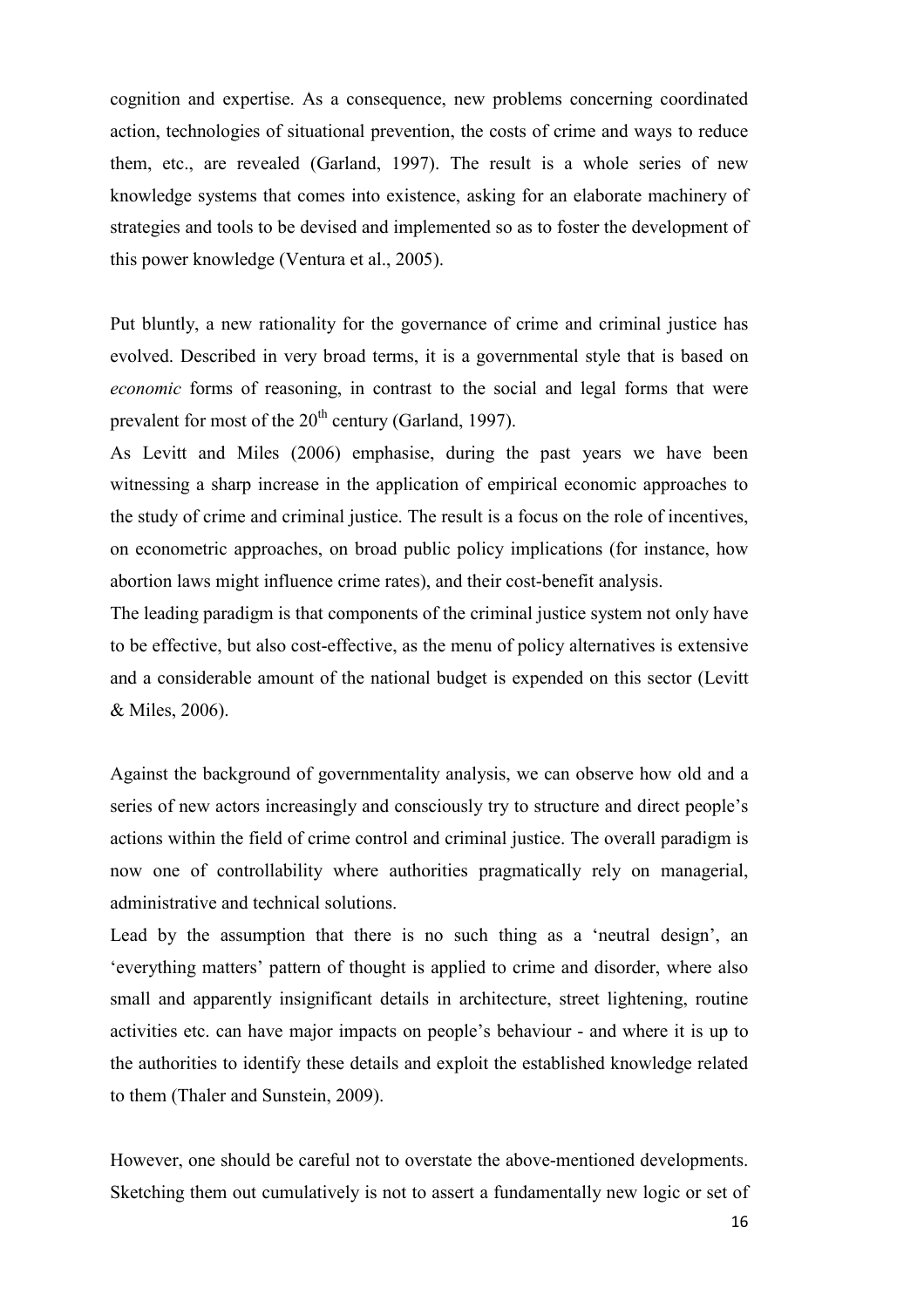institutions and structures. Neither did we witness the creation of new institutions, nor was there a process of abolition and reconstruction. The institutional architecture of modern penal systems remains firmly in place, and so does the state apparatus of criminal justice. It is rather "their deployment, their strategic functioning and their social significance that have been transformed." (Garland, 2002, p. 168)

What should be kept in mind, though, is that recurring concerns about crime problems and security are capable of being met in a variety of ways. Public attitudes about crime and ways to control it are multifaceted and they do leave room for other resolutions. In this respect, Foucault's notion of governmentality includes a critical, normative dimension that encourages us to identify the downsides and perils bearing in the present scheme of things, and to reflect about how contemporary societal arrangements might (still) be differently arranged (Garland, 2002).

#### c. European Security, Governmentality and the Normative

How could governmentality and its analytical contribution with regard to current practices within risk management and crime control, then, be able to provide added value to the analysis of European security governance?

EU studies have been much more oriented to the 'why' rather than the 'how' of European integration. By asking how Europe is governed within the field of security, we can see new aspects of the EU: How did Europe come to have needs? On what basis did Europe become something that could be said to suffer from, for instance, a deficit of 'internal security'? (Walters & Haahr, 2005)

The application of governmentality analysis is very useful on the EU level because it is defined in relation to the management of populations and the regulation of social space against the background of a neo-liberal framework. However, it is not just about how institutions behave, but also about the discursive framings that render their practices meaningful (Joseph, 2010).

Thus, it allows for situating the study of European security governance in relation to the much broader conception of rationalities, arts and techniques of government.

As a result, Walters and Haahr (2005) claim, that there is "no generic European government or European integration." We can only identify particular regimes of thought and practice within which specific ways of governing Europe become possible, like "historically specific ways of rewarding and punishing, befriending and alienating, promoting and suppressing, etc.**"** (p. 14)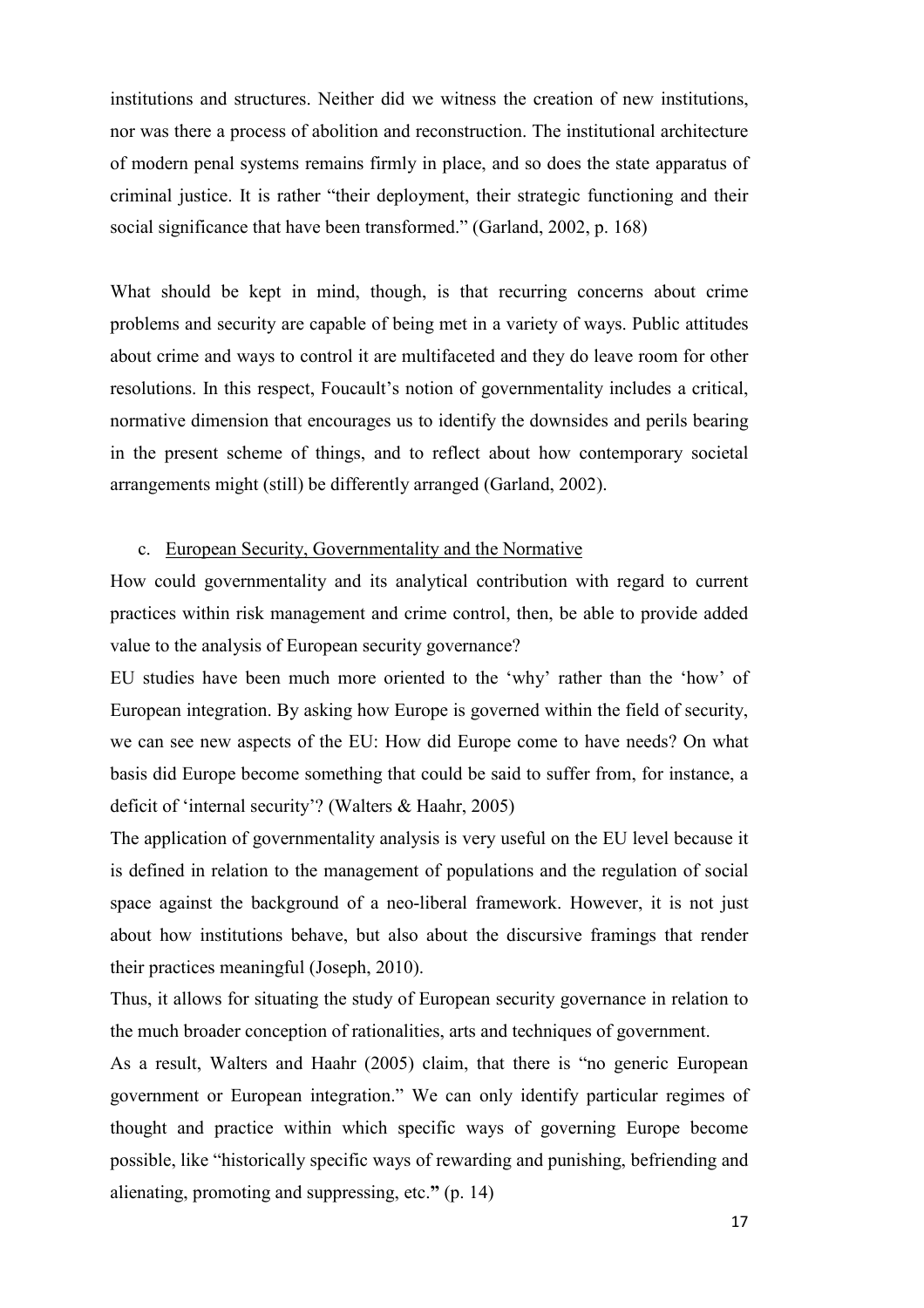These regimes are based on discursive framing and often they overlap, gain and then loose priority, or even contradict each other.

An analytics of European security governance, therefore, marks out a space to ask questions about authority and power, about the rationalities that underpin political practices and paradigm shifts, about the programmes that are being created and the technologies and mechanisms employed, and ultimately also about the knowledge that is needed, so as translate these rationalities into reality.

It does so, however, without attempting to put forward a set of general principles by which various forms of government could be reformed. Yet, the intention of governmentality analysis is certainly not to practise "a 'value-neutral' social science" (Dean, 2010, p. 36). By outlining the forms of rationality and thought that inhere in the European regime of practices of security governance, governmentality analysis can remove the taken-for-granted character of these practices. This is not to make the transformation of these practices appear inevitable or easier, but to extend the space in which it is thought about how things might be done differently, to highlight the points at which resistance and contestation have brought an urgency to their transformation, and also to demonstrate the degree to which transformation may prove difficult in some cases (Dean, 2010).

Thus, for all its intents and purposes, there is a normative aspect in the project of governmentality-inspired analysis, but it is one of "'exemplary criticism' (...), rather than foundational critique and prescription." (Dean, 2010, p. 38)

Summed up, governmentality theory views practices of government in their complex and variable relations to the different ways in which 'truth' is produced in a political sphere (Merlingen & Ostrauskaitçe, 2010). It can, thus, bring added value to the study of European security governance by broadening our understanding of the complex interplay of 'regimes of thought' and 'regimes of practices'.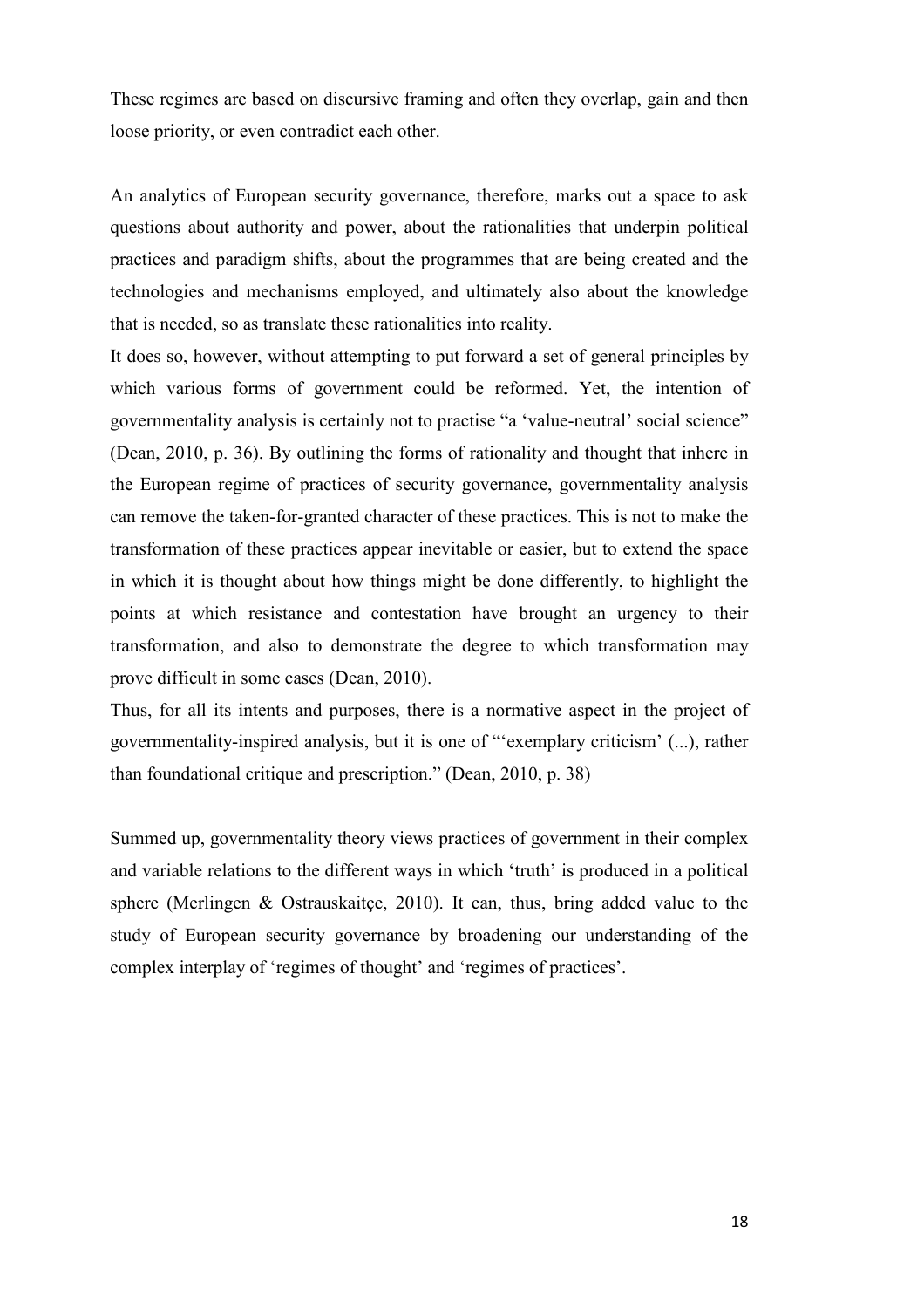#### **III. European Security Governance**

The following chapter aims at investigating European security governance as a field of governmentality. This is to raise questions about the different ways in which 'Europe' has been 'problematised' within this sphere, hence an interrogation at the level of the discursive framing of particular policy problems, and the practices that resulted out of this specific framing. It might ultimately also provide the basis for an answer to general questions about the possibilities and conditions for governing regional and international spaces above and across the system of nation states. Here, governmentality theory has, up to now, only played a marginal role.

#### a. The European Union as Governmentality

Although the EU is not a state by most accepted definitions, it can still be approached as a hybrid or a composite of technologies of power that is susceptible to an analysis within the framework of governmentality theory. In order to function as a setting for European government, the EU relies, draws upon, and adapts technologies from elsewhere. Thus, one can insist that the EU is like a state in at least one important respect: both are dependent upon technologies of power in order to function as a centre of governance. Eventually, the EU itself has been a laboratory for the development of new governmental technologies which find their application in other domestic and international spheres (Walters & Haahr, 2005).

Technologies of European government include various means, such as charts, scoreboards and tabulations; techniques of temporalisation, timetables and deadlines; geo-spatialisations; technologies of training, assessment and surveillance, etc.

Political creation takes place through harmonisation mechanisms. Standardisation can in fact be considered an 'art of European government', as well as 'mutual recognition' or 'the introduction of economy into political practice' (Larner & Walters, 2004).

It can certainly be stated that, over the years, the EU has created an elaborate apparatus for the systematisation of knowledge, and developed comprehensive possibilities for deliberation and negotiation, as well as for the active involvement of whole new groups of civil servants and numerous private actors.

At the same time, technologies of performance are closely monitoring European implementation processes through a specific system of 'governance at a distance'.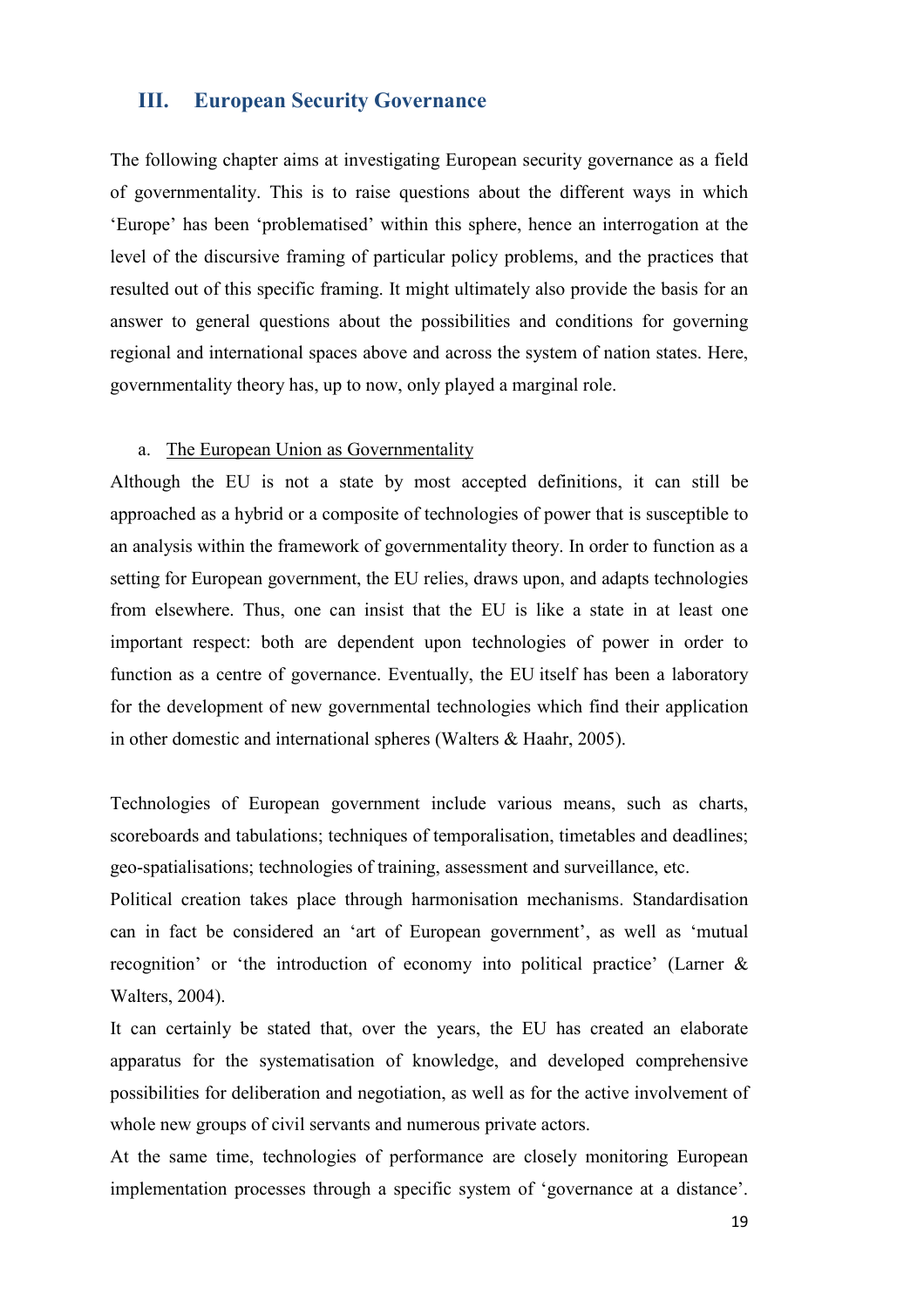They penetrate the knowledge domains and frameworks of Member State bureaucracies with the help of a specific calculative paradigm and promote a "narrative of self-improvement' via purposeful self-control and conscious selfmanagement." (Larner & Walters, 2004, p. 128)

#### b. An Agenda of European Security Governance

European cooperation in matters of security and cross-border crime has a long history that necessarily falls out of the scope of this work. The governance of security issues has certainly gained pace since the establishment of the pillar structure in the Maastricht treaty, including the creation of the field of JHA.

The Amsterdam Treaty, then, conceptualised the 'Area of Freedom, Security and Justice' and, thereby, further increased the EU's relevance within this field.

Yet, as part of the post-9/11 stage that entails a fundamentally changed security environment, a closer look at the European Security Strategy, released by the European Council in 2003, is particularly useful for the present purposes of this thesis.

Within the framework of the European Security Strategy, the EU explicitly identified, for the first time, key threats to its 'internal' security and articulated the way in which it intended to respond to these. Therefore, it marked an important shift in its attempt to make strategic use of the Union's external policies. "

Although primarily a political document, it has potentially important consequences for the mainstreaming of [European] security concerns." (Craig & de Búrca, 2008, p. 193)

As the understanding of security problems has evolved, the Strategy emphasises the significance of comprehensive approaches to security that comprise multi-faceted instruments and solutions in dealing with the issue of, for example, terrorism.

Thus, the European Security Strategy has reinforced the overall securitisation<sup>2</sup> of the European agenda (Galli, 2008).

 $\overline{\phantom{0}}$ 

 $2$  The term 'securitisation' needs to be placed within the wider theoretical context of constructivism studies. In this sense, security is not a given or eternal phenomenon, but something that is accomplished by acts of discursive framing and that can, thus, be analysed as a technology of power. It reveals the aspiration for security to be a particular, rather than a necessary way of governing an issue, for there is always the possibility of governing otherwise (Walters & Haahr, 2005). In this respect, it is, for instance, worth noting that the securitisation of drugs, just like the 'war on drugs', are a rather recent phenomenon. For much of the history, drugs were governed as a 'health problem'-issue, not as a 'crime'-issue, just as some intellectuals nowadays advocate for legalising (some) drugs, and governing them as a 'social welfare' issue (Andreas & Nadelmann, 2008).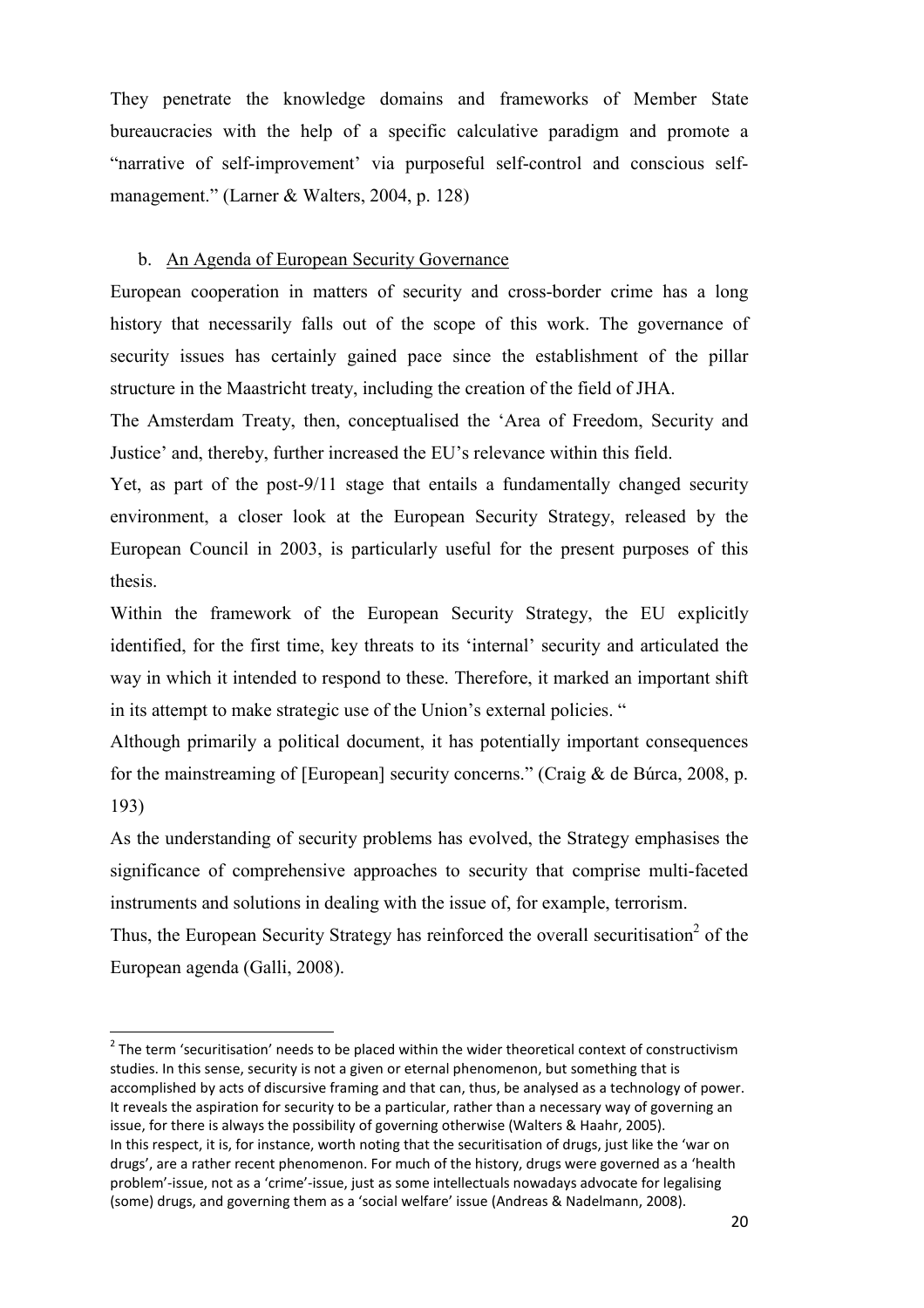#### - *An Overview of European Security Discourses*

Beginning sometime in the 1970s, the issue of crime moved into the centre of political debates in many Western democracies. It evolved from one amongst many problems which was considered susceptible to being 'fixed' by the modern welfare state, and became "a highly charged symbolic figure, capable of expressing all manners of social, cultural, and often highly racialized fears" (Walters & Haahr, 2005, p. 99).

As the EU is not in the position to become a new 'penal state', it is quite striking, then, that it has not shied away from adopting the rhetoric of crime.

*Obviously, [the EU] is not equipped to promise 'tougher sentencing laws', 'more prison', or to 'put more police on the beat'. Its initiatives are limited to providing a framework of cooperation within which national policies might become more effective* (Walters & Haahr, 2005, p. 99).

Yet, the EU has already stated at the Tampere European Council in 1999 that "[p]eople have a right to expect the Union to address the threat to their freedom and legal rights posed by serious crime", while also offering its thoughts on crime prevention (European Council, 1999). The EU's engagement with crime seeks to "tackle an area of major public concern and thus bring the Union closer to the people." (European Commission, 1999)

These positions were reaffirmed in The Hague Programme, which, in addition, introduced mechanisms such as reports and scoreboards on the implementation of different policy measures. The Programme also determined that future European cooperation in criminal matters should be based on the newly established 'principle of availability<sup>3</sup> (European Commission, 2005).

Thus, the Union has early sought to present itself as a unitary actor who is providing security for its citizens throughout Europe by intensely engaging with the emotive issue of crime. As will be shown in the course of this chapter, this has necessarily created a new conception of Europe that is underpinned by new subjectivities and a new identity framework.

 $\overline{a}$ 

 $3$  The 'principle of availability' determines that "a law enforcement officer in one Member State who needs information [in the pre-trial phase] in order to perform his duties can obtain this from another Member State and that the law enforcement agency in the other Member State which holds this information will make it available for the stated purpose." (European Commission, 2005).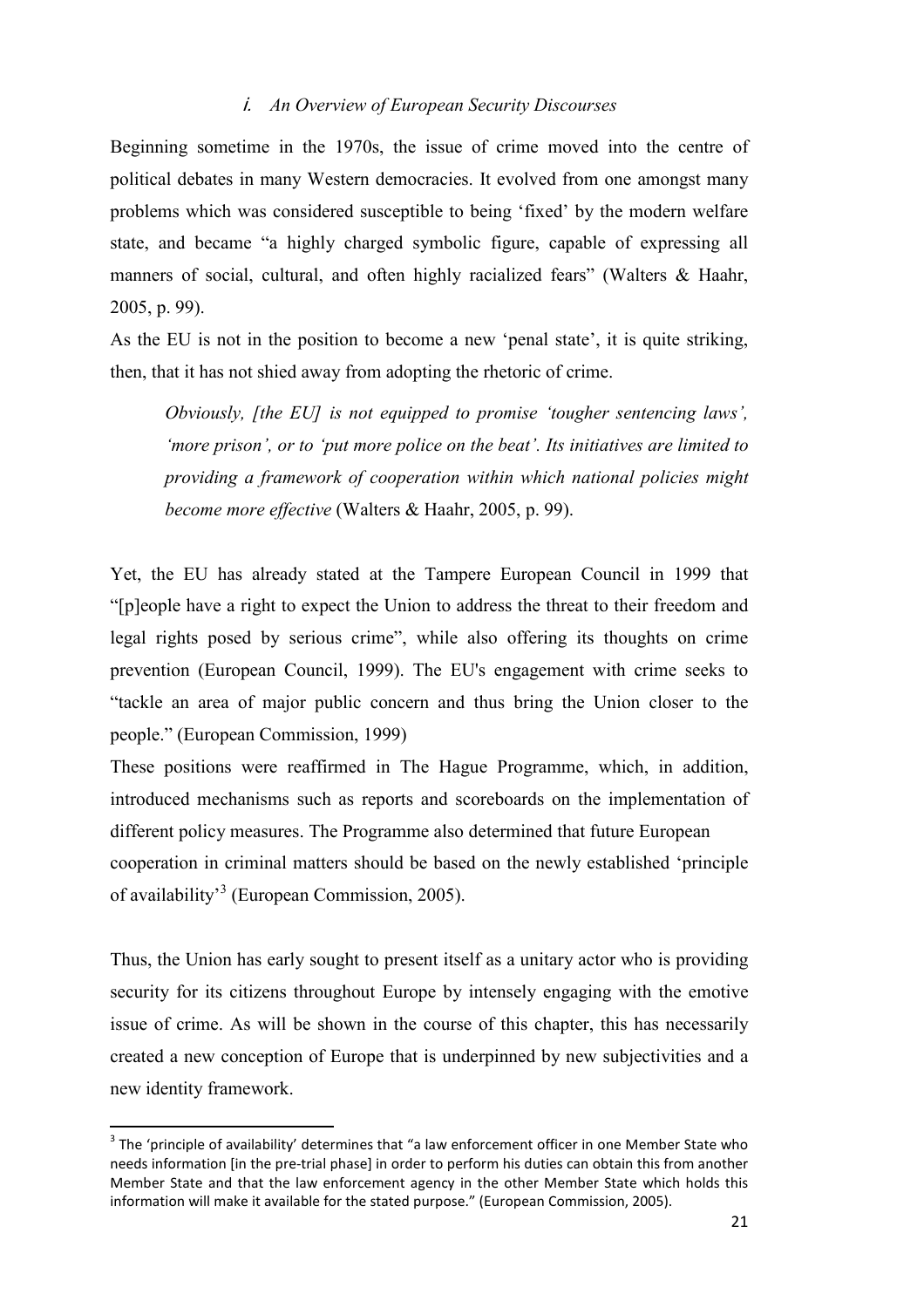In this sense, the field Justice and Home Affairs (JHA) is by no means just "another policy area that has been brought within the EU's political orbit by the gravitational pull of functionalist spillover." (Walters & Haahr, 2005, p. 91)

In fact, one can see that the policies of JHA are based on a conception of the European citizen as a threatened and anxious individual. This is quite different from subjects of freedom that underpin the construction of the Single Market project.

Thus, it does not seem far-fetched to assert that recent political developments like 9/11 provided a 'new' banner which helped to enhance the legitimacy of the EU so as to cope with the widely perceived 'democratic deficit' and to foster output legitimacy (Craig & de Búrca, 2008). The EU is to be a guardian to its citizens who are sited not as they are in discourses of the Single Market, that is, as active, mobile and enterprising subjects, nor are they viewed as participants in democratic governance, as it is the case within the narratives of (un-)democratic Europe.

Instead, a 'law-abiding' population is addressed, that needs to be protected from certain criminal minorities (Walters & Haahr, 2005).

In this respect, it is also worth examining how 'liberty and security' has been allowed to become one of the decisive political pairings of the day, permitting the problem of European security to shape policy areas that were not previously 'securitised'.

Instead of allowing the debate to remain one of governmental powers as opposed to liberty, law and rights, the EU has sought to redefine the debate as being about the liberties and rights of the democratic majority, that wants and expects to live in a 'law-abiding environment', against the liberties and rights of a tiny minority of suspects (Neal, 2007; European Commission, 1999).

Against this background, it is a remarkable fact, how, in order to achieve a more effective collective repression of criminal action (especially with regard to terrorism), the EU has progressively introduced common criminal procedures, although there is a lack of harmonisation of criminal law at the national level and, consequently, non-uniform constitutional and legal protection of the rights of suspects and defendants (Galli, 2008).

Put bluntly, the principle - or, for that matter, technology - of mutual recognition, a key tool for the implementation of the principles of the Single Market, now finds creative application within the field of European security governance. Here, the most obvious example is certainly the European Arrest Warrant.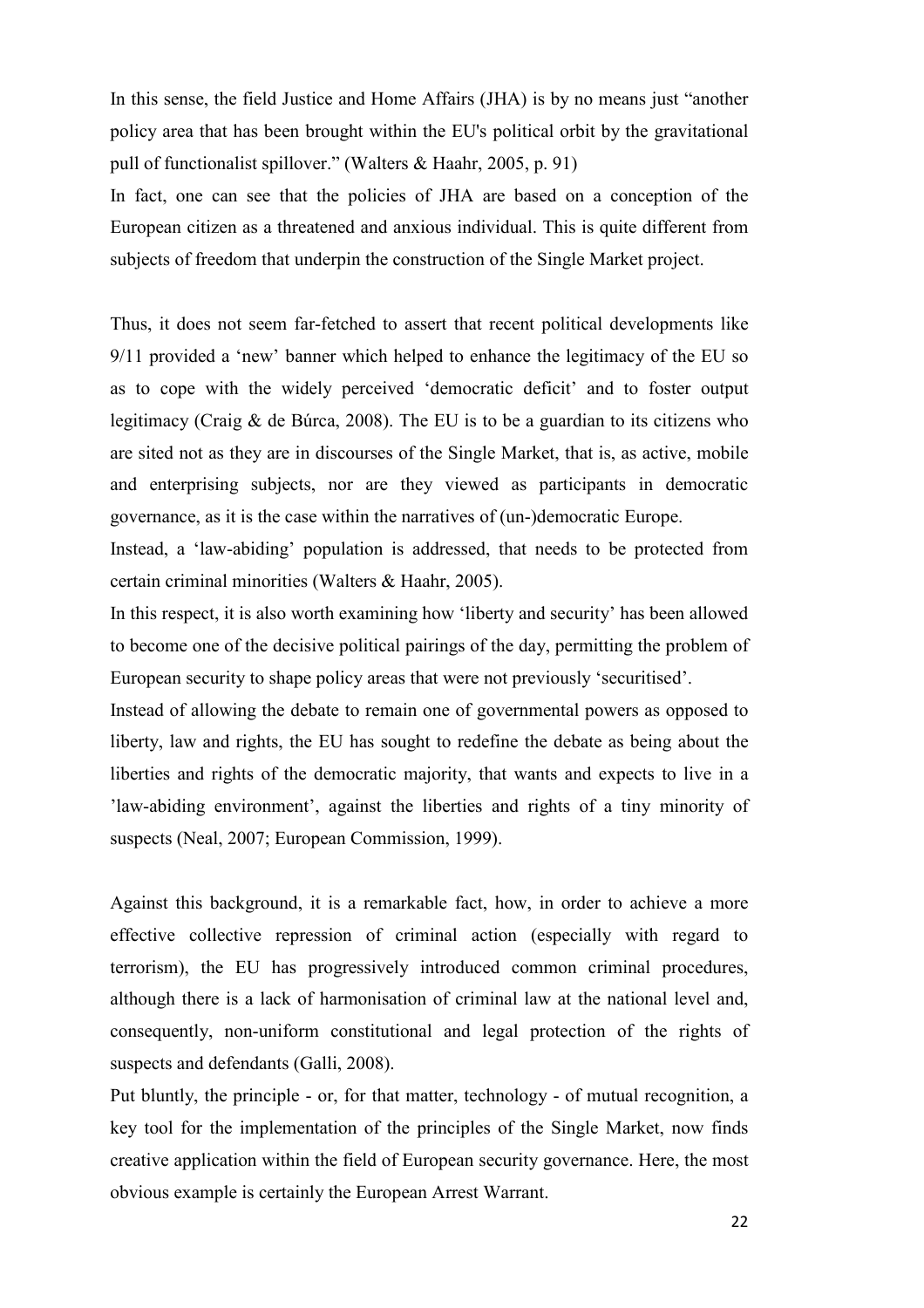Accordingly, the ECJ has held that the principle of indirect effect, which determines that national authorities/ courts have an obligation to interpret national law to be in conformity with a Directive, also applies to Framework Decisions under what was previously the Third Pillar (Craig & de Búrca, 2008).

Within this context, it is also noteworthy that parts of the Prüm Treaty - initially established between a couple of Member States as an international accord – were also integrated into the legal framework of the Union at the JHA Council in February 2007 through different forms of enhanced cooperation and variable geometry mechanisms (Craig & de Búrca, 2008).

Thus, with the creative deployment of already known political technologies, a new European-wide instrument was created that aims at simplifying the exchange of information and intelligence between law enforcement authorities of the Member States. Pivotal parts of the treaty are now conferred into European practice, including regulations that improve the exchange of information; DNA; fingerprints and vehicle registration data; as well as provisions on closer cooperation between police authorities within the framework of joint security operations and cross-border intervention (Council of the European Union, 2005a).

With regard to the issue of terrorism in particular, the current security discourse in Europe is split between foreign-based security threats, such as terrorism originating in North Africa and the wider Arab World, and the so called 'imported' threat posed by radicalised indigenous populations with immigrant background (Galli, 2008).<sup>4</sup> It is for this reason that the EU is, for instance, officially committed to identifying factors of radicalisation and to address the root causes of 'home-grown' terrorism. This led to the adoption of the EU 'Strategy for Combating Radicalisation and Recruitment to Terrorism' in December 2005. The Strategy embraces a very broad approach to the problem, encompassing fields like "the broadcast media, the internet, education, youth engagement, employment, social exclusion, non-discrimination and inter-cultural dialogue." (Spence, 2007, p. 66)

l

 $^4$  Against this background, it is worth noting that, according to the latest EU terrorism situation and trend report that is being published annually by Europol, the number of arrests relating to Islamist terrorism has decreased by 41 % compared to 2008, which continues the trend of a steady decrease since 2006. The total number of terrorist attacks and terrorism-related arrests in the EU has likewise continued to decrease. It is left-wing and anarchist terrorism that is increasing in the EU, while separatist terrorism continues to be the type of terrorism which affects the EU most in terms of the number of attacks carried out (Europol, 2010).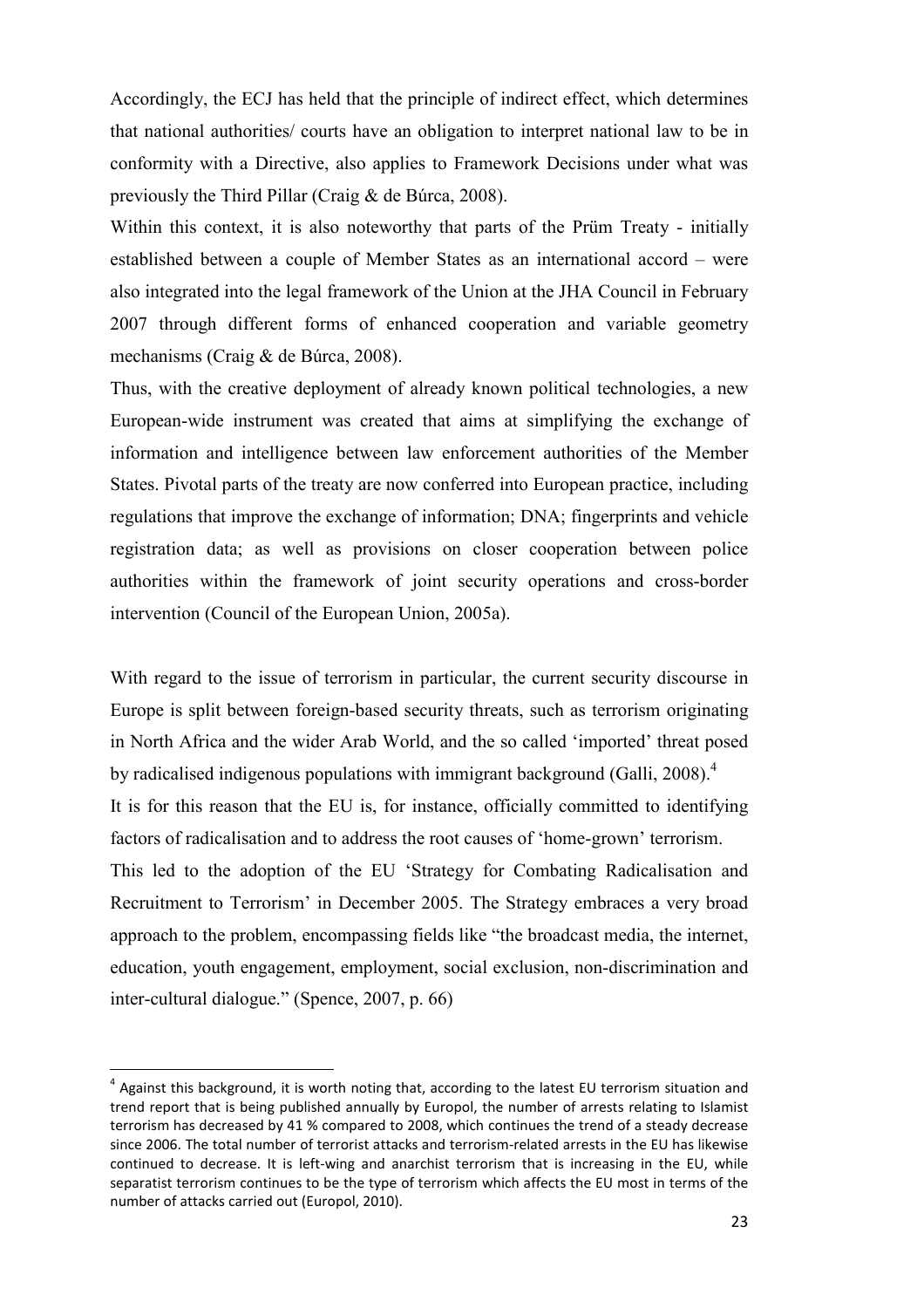The issue of radicalisation will certainly need to be addressed primarily by individual Member States, as the EU does not have the competences to introduce the respective social, educational, and economic policies. Still, it is obvious how the Strategy, that is fundamentally part of the 'soft' side of the EU's counter-terrorism measures, seeks to structure Member State's policies within this field.

It indicates the need for a new, evidence-based knowledge system that is to inform and guide these policies in this complex field of action, where different phenomena are highly interrelated and ask for sophisticated forms of research.

Finally - and against the background of the argumentative coupling of terrorism and organised crime - we can observe how cross-border crime is used to justify European and international action against serious crime and terrorism. In the light of an increasing intelligence-orientation within criminal justice practices, borders blur between formerly strictly separated policy fields. Therefore, it is nowadays possible to draw, for instance, conclusions concerning European counter-terrorism measures by analysing the broader area of European criminal justice policies, in spite of substantial differences between terrorism and crime (Nitschke, 2008).

As will be shown throughout this chapter, information, its compilation, exchange and analysis are regarded as central in pursuing current European policing and security objectives. A considerable range of initiatives has therefore been devoted to information in the broadest sense (Craig & de Búrca, 2008).

#### - *Political Rationalities within European Counter-Terrorism*

As already noted, in the European Security Strategy, terrorism is discussed as one of the key threats to European security, which are now "more diverse, less visible and less predictable" (European Council, 2003). It is worth noting, though, that, while terrorism is nowadays considered in the Union to be among the most significant threats to international and regional security, some years ago it was only mentioned along with other serious crimes that were to be addressed within the framework of police and judicial cooperation (Galli, 2008). As a matter of fact, since 9/11, throughout Europe an implicit assumption seems to have evolved, that is considering the recent wave of terrorism as a new phenomenon. These rhetorical assertions of novelty have had significant legal implications because they justified the adoption of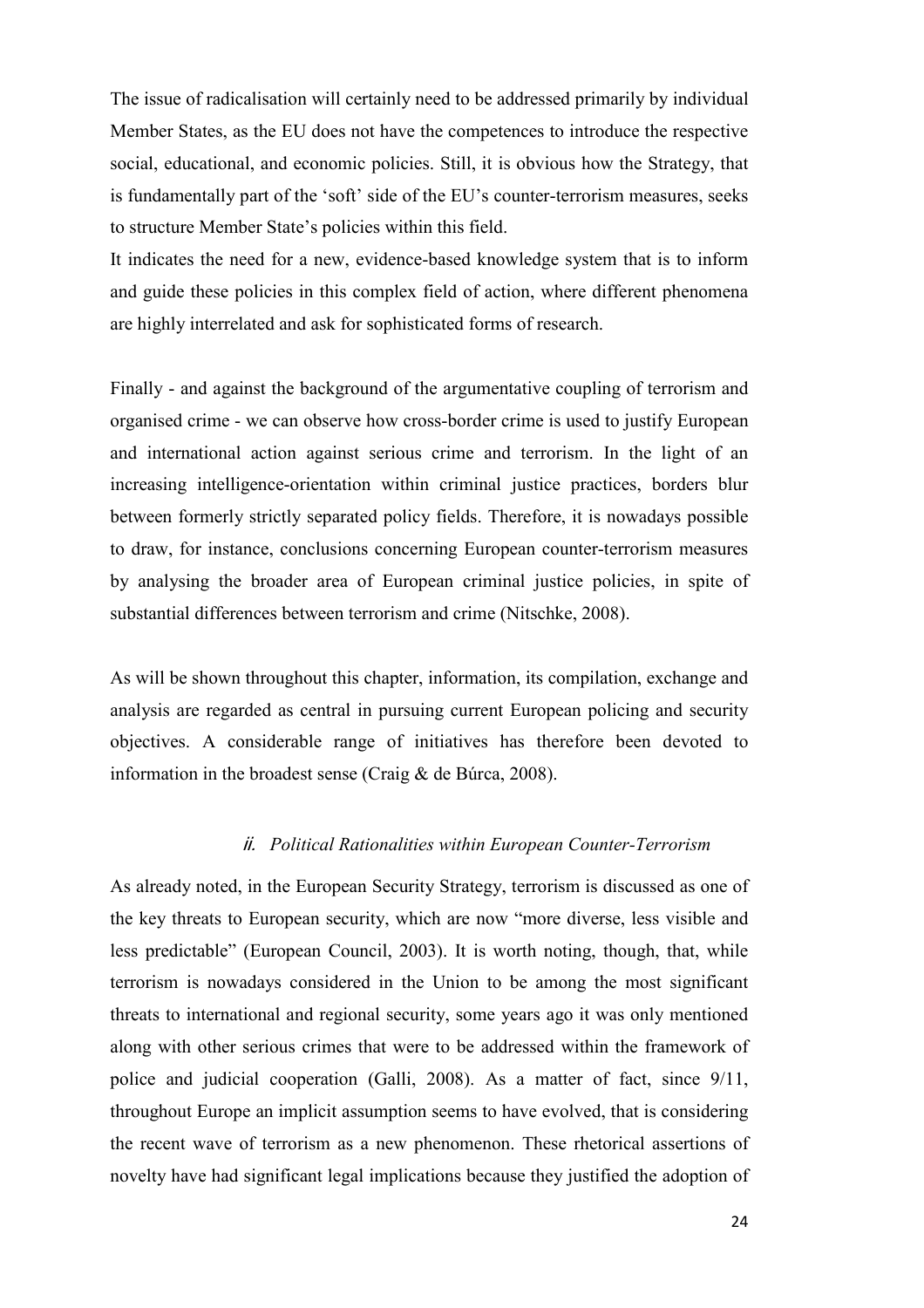a number of new measures, including the encouragement of data-sharing, the intensification of cross-border police and security cooperation, the increase of security engagement in judicial affairs and the intensified control of freedom of movement through various new institutions (Galli, 2008).

We can observe the harmonisation of basic counter-terrorist legislation, including

*"the design of new criminal offences (definitions of terrorism and provisions for conspiracy); the creation of special provisions on sentencing; the use of administrative detention or long periods of pre-trial custody (for investigative or preventive purposes); the use of administrative exclusion and expulsion from the national territory; the enhancement of police powers (and the establishment of special investigative techniques and agencies); the establishment of specialised courts; and the modification of ordinary rules on criminal procedure and evidence (including special regimes to incentivise witnesses).* (Galli, 2008, p. 6)

In this respect, the discourse about the complementary elements of terrorism and war is crucial: While the EU strongly rejects the US-American notion of the 'war on terror', it has not stepped away from implying that it is insufficient to treat terrorism as just another criminal calculus. Therefore, fighting terrorism implies at least somehow the fighting of a war, however not simply with military means, but - and that constitutes the new aspect - also through a systematic linking of police and military operation logics (Nitschke, 2008).

As a result, the leading paradigm on the EU level is, nowadays, to increase the effectivity of early-detection instruments within the current security architecture. Security governance is said to need a new knowledge base. The production of knowledge about future perpetrators has advanced to the decisive feature of modern (European) counter-terrorism strategies.

The consequence is the establishment of a new knowledge structure among police and intelligence services. The network of terror is to be defeated by a network of information; the bundling of information producers is to create superiority in knowledge and thus, superiority in decision-making.

Within the expanded notion of security, the premise is, therefore, to achieve maximum information exchange with partners and agencies, which necessarily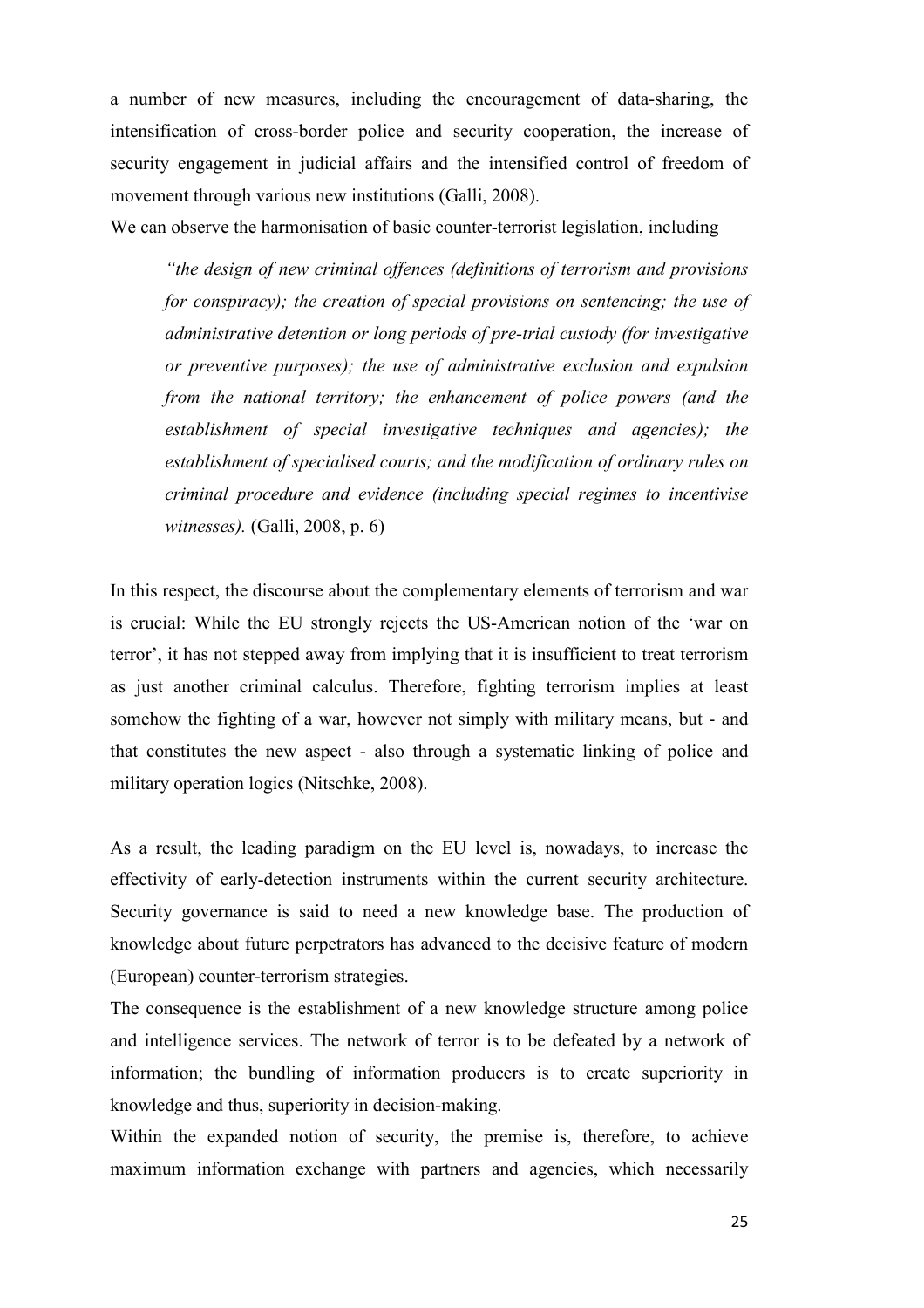implies the realignment and linking of formerly strictly separated branches, such as the linking of secret service and police circuits, as well as the exploitation of diplomatic, economic and military information channels. For example, authorities are aiming at establishing security alliances with globally acting enterprises. Constant information exchange with firms operating abroad through public-private partnerships is to deliver additional insights and analyses about, for instance, Islamist structures (Ziercke, 2005).

Hence, the effectivity of the intelligence-cycle is pushed into the centre of reforms concerning European security governance. As a consequence, it is increasingly based on a paradigm of linking domestic and foreign security (Nitschke, 2008).

This ultimately sheds light on an *economic* style of reasoning within intelligence communities that was already identified in the second chapter with regard to (national) crime control and criminal justice practices. Considering the new practical necessities, we can observe a pragmatic extension of the cooperation between police and intelligence services that is to guarantee operative collaboration of all agencies concerned with security-related tasks.

However, there is no doubt that the new prevention paradigm, triggered by today's counter-terrorism policies, is also one of the biggest challenges for democratic states that are committed to the rule of law. In this respect, numerous double and multiple competencies have evolved on the EU level that are anything but transparent or in line with present constitutional requirements.

#### iii. Schengenland<sup>5</sup> and the Securitisation of Immigration

The discourse of Schengenland security is, first and foremost, one of 'gaps' or 'deficits' in which new security measures on the European level, such as police cooperation, information exchange and external border control are rationalised as 'compensating measures' (Craig & de Búrca, 2008). However, the goal of these is not to replace national agencies, but to create "a framework which minimizes the risk

 $\overline{\phantom{0}}$ 

<sup>&</sup>lt;sup>5</sup> As Walters and Haahr (2005) have noted, the term Schengenland is to point to the discourse that represents the EU as an endangered community in which security is being reconnected to a sense of place or a particular geography. The emphasis is on "Schengen-*land*" (p. 94) in order to make it comparable to the North American notion of 'homeland'. Although Europe does not acquire the identity of a homeland in the sense of the American idea of 'homeland security', Schengenland, indeed, depicts the EU as a safe space that is troubled by a world of chaos and dangers beyond it. As a result, a fundamentally new kind of security/territory link-up is established.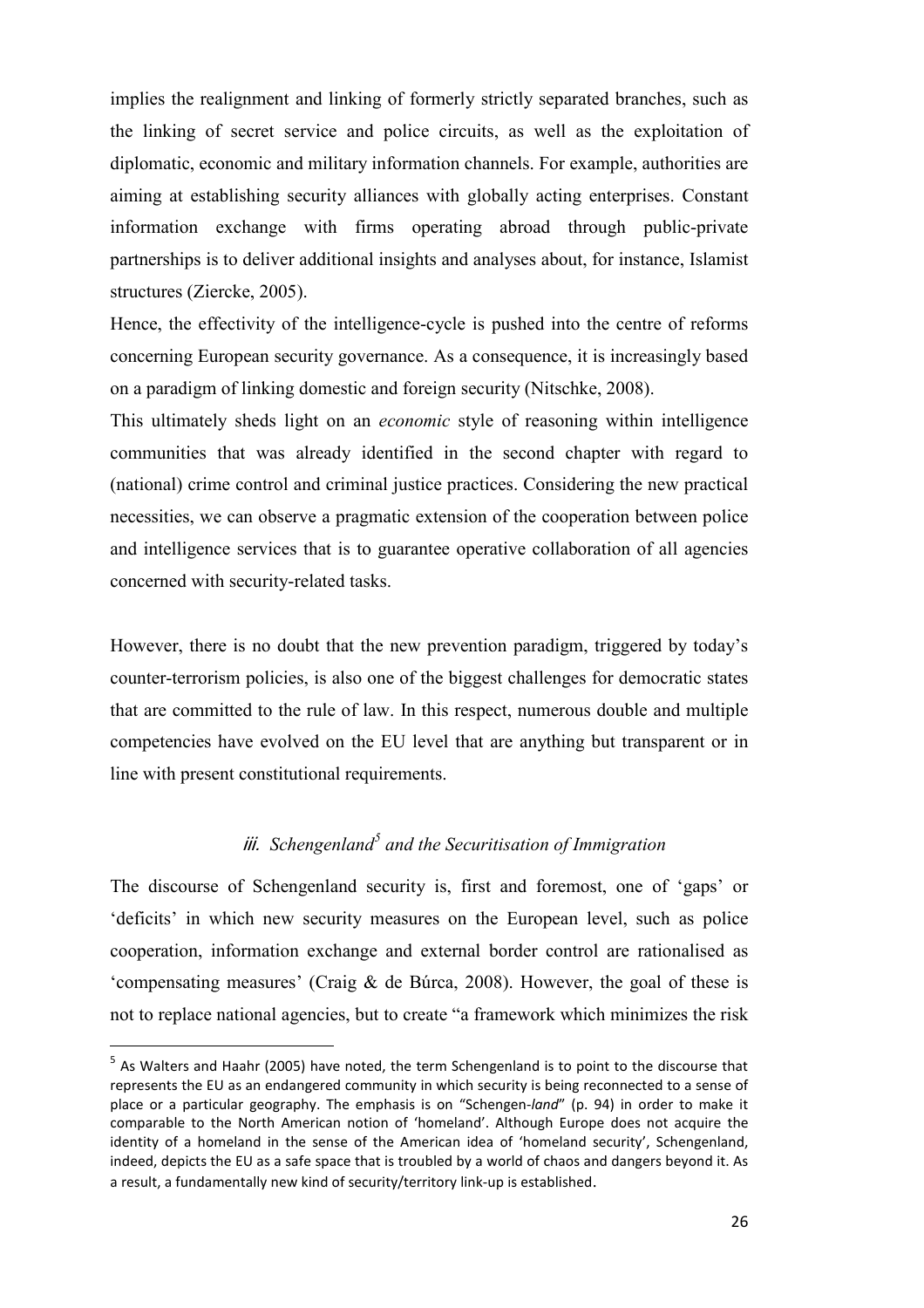of incoherence, miscommunication or disjuncture", so as to structure these agencies into a more smooth space of order (Walters & Haahr, 2005, p. 106).

The securitisation of drugs, migrants, organised crime and terrorism underpinning Schengenland (and transnational crime control in general) has a specific historical and political context. It arises as a result of the political and ideological space opened up by the waning of the paradigm that dominated security debates during the Cold War. Whereas it was the geopolitical and ideological ambitions of other states, blocs and alliances which were the threat to (Western) European security in the past, the danger is now by trend posed by a series of non-state actors and dubious networks (Andreas & Nadelmann, 2008).

In this sense, it is worth noting, then, that it is not only the rhetoric of populist politicians or xenophobic social movements that dramatise the figure of the immigrant, but also more subtle mechanisms inherent in seemingly technical policy documents (Walters & Haahr, 2005).

After "having proudly built a framework to promote the mobility of goods, investment, tourists, workers and students, the EU is now transfixed with other mobilities, the mobilities of the refugee, the undocumented worker, the people trafficker and the terrorist." Thus, within Schengenland, insecurity is now disclosed in "the figure of vulnerable coastlines, permeable land borders, and poorly managed airports" (Walters & Haahr, 2005, p. 111).

As a consequence, the very character of borders has changed; the external border of the EU is coming to be located also in the interior, and not only at the geographical 'edges' of the region. Thus, the fight against illegal immigration leads the EU to engage in the defence of its territory - however, not against invading armies, but against streams of illicit people and materials.

Therefore, good management practice, networked transnational policing and everwidening and encompassing networks of surveillance and intervention now dictate the need for "new walls, watchtowers, refugee detention centres, human scanners", and the like (Walters & Haahr, 2005, p. 109).

Within the discourse of Schengenland, the EU finds itself involved in practices of security which depict it as an imperilled property. While economic considerations are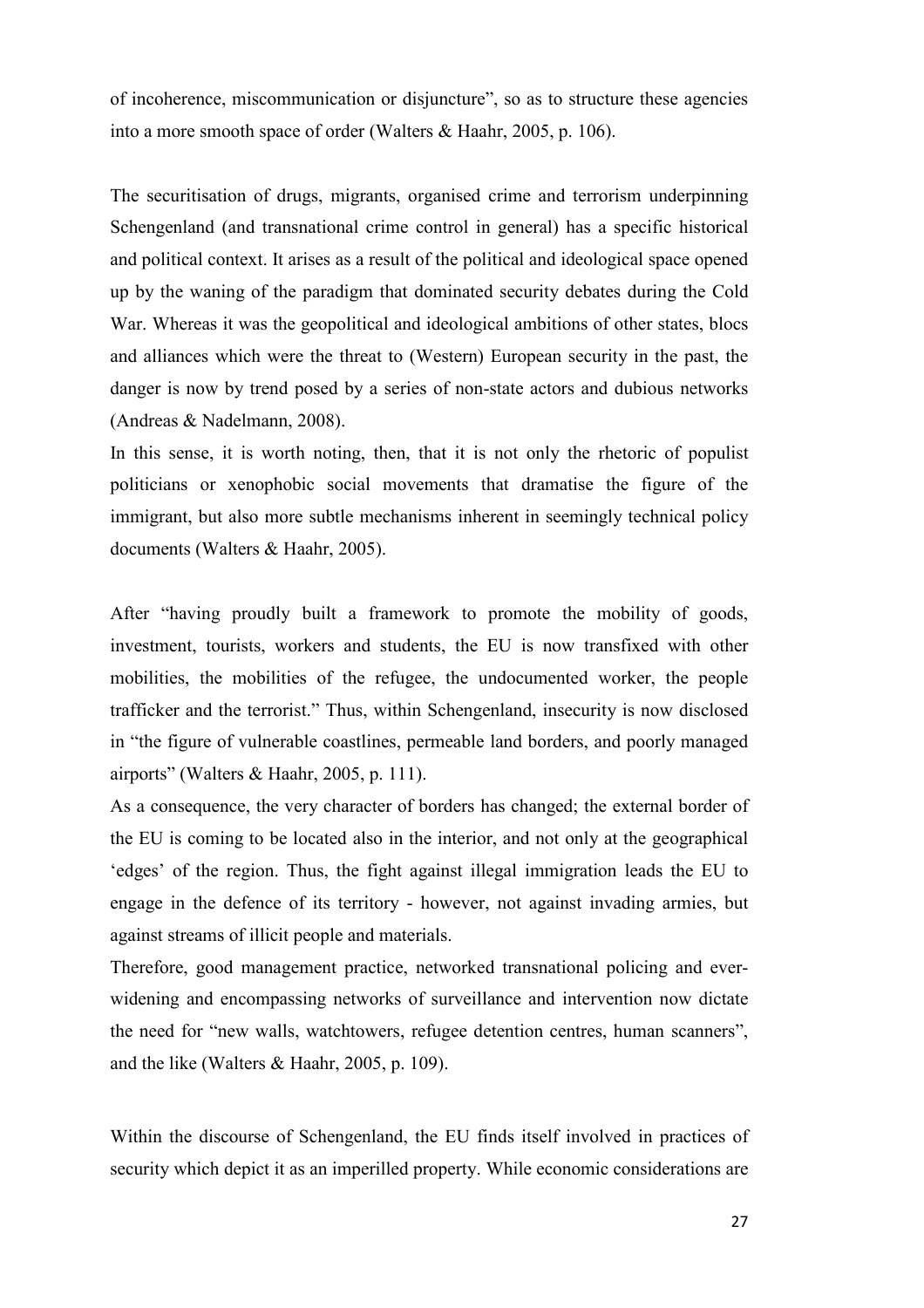certainly pivotal to this paradigm and the knowledge that regulates it, they do have an additional, new significance.

*[T]he social and economic freedoms that were previously the centrepiece of the integration project now double up as its achilles heel. Open borders become unlocked backdoors. If European cooperation was legitimated by the project of ceaseless economic competition and betterment, in Schengenland it is sanctioned in the name of societal defence.* (Walters & Haahr, 2005, p. 139)

However, the political space of Schengenland certainly does not seek to implement some scheme of total policing; obviously, complete surveillance at a European level is neither politically nor technically feasible. Instead, Schengenland security employs modern, risk-based control techniques which allow for gradual 'check intensity', depending on the criteria fulfilled by certain categories of persons and border areas. To take just one example, the centrality of risk analysis within national and European policing practices does not imply an ambition for perfect visibility, but rather what Larner and Walters (2004) have called the more strategic scheme of 'targeted governance<sup>6</sup>'.

Therefore, the basic logic is one of exploiting the agency and expertise of existing national systems to allow for European security governance to take shape. Databases like the Schengen Information System and Eurodac which facilitate information exchange across Schengenland, but also the adoption of common practices like visas, and the harmonisation of standards concerning external border management, are just some of the techniques and mechanisms the EU has elaborated over the years (Spence, 2007).

#### - *Policing European Insecurities*

l

Most international criminal law enforcement matters are handled by the police.

To refer, for instance, to the term of transnational policing is to point to the remarkable development that started from "a limited and ad hoc assortment of police actions and extradition agreements to a highly intensive and regularised collection of law enforcement mechanisms and institutions" that we are witnessing nowadays,

 $^6$  The concept of 'targeted governance' (e.g. targeting risky spaces, populations and activities) is the result of a general disillusion with more universalistic or totalising strategies (Larner & Walters, 2004). It is tied to the idea of an efficient, apolitical, knowledge-driven, evidence-based policy.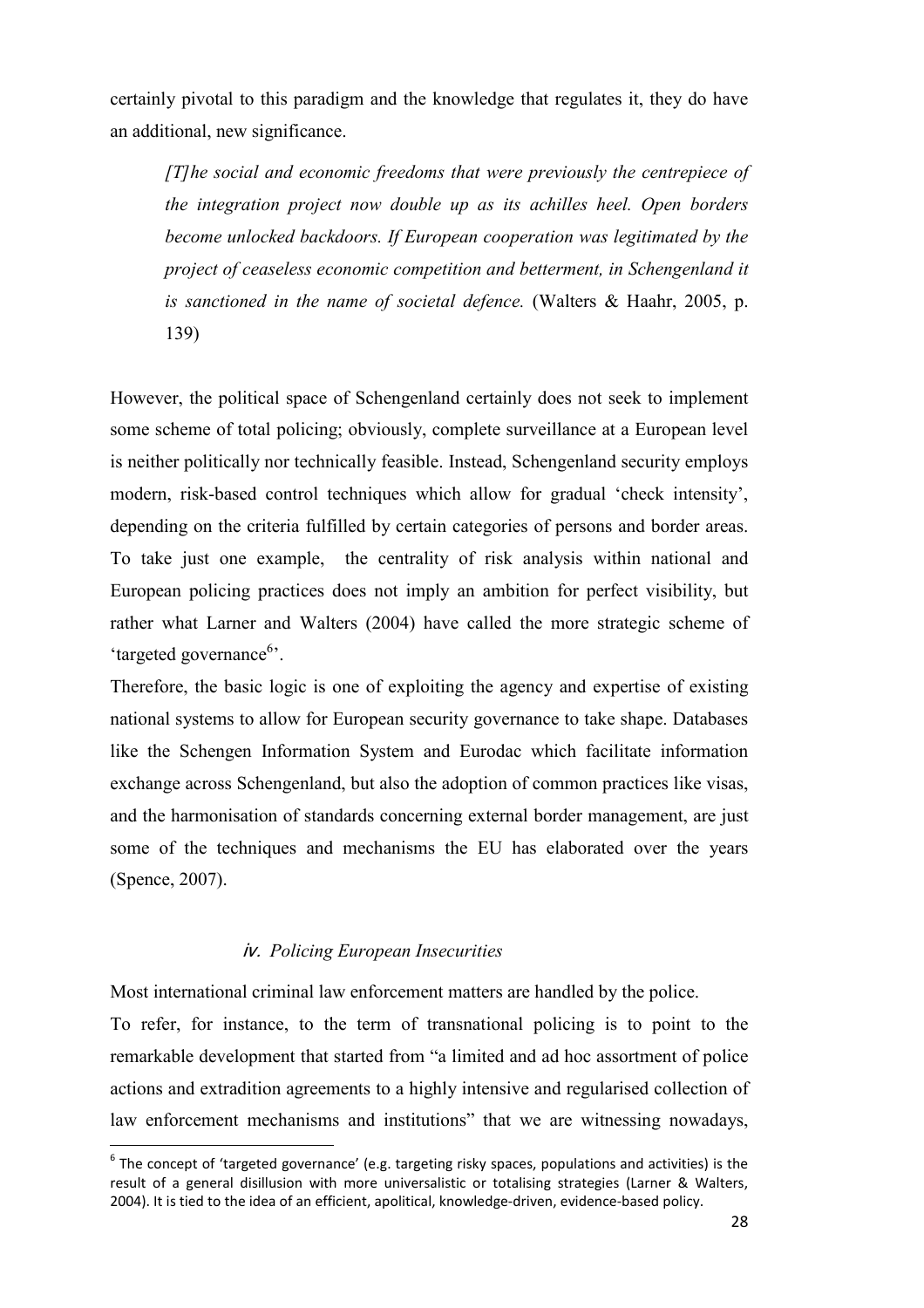especially on the European level, where policing practices are more institutionalised and regularised than anywhere else in the world (Andreas & Nadelmann, 2008, p. 3).

Within the European Union, Europol is the Union's central criminal intelligence agency with its headquarters in The Hague; it became fully operational on 1 July 1999 (Spence, 2007).

On 1 January 2010, Europol became a full EU agency, acquiring a broader mandate and an enhanced capability to fulfil its mission of supporting its Member States.

Ever since its creation, though, there were a number of practical problems plaguing the agency, most of which had to do with the principle of voluntariness on which data sharing via Europol is based.

As a result, the relevant authorities of many Member States repeatedly failed to provide Europol with operational data, in spite of the fact that the enhancement of European police and law enforcement cooperation through information exchange and intelligence sharing is one of Europol's core functions. Therefore, the counterterrorism dynamics and discourses prevalent in the aftermath of the 9/11 attacks were indeed apprehended by the EU as both, opportunity and proof of the necessity to further enhance its internal coherence (Bures, 2008).

However, as Bures (2008) has pointed out, Europol does not perform any indispensable counterterrorism functions at the moment. When it comes to information sharing and practical work coordination, Member States still prefer to rely on long-standing bilateral and/ or non-EU multilateral accords.

Hence, the discourse about how Europol may in the future provide added value in the fight against terrorism is not one about the establishment of supranational executive powers and competences, but rather one about how it can help with the improvement of information sharing and knowledge base development.

In this respect, the idea of a 'European FBI' is mostly rejected, due to the very sensitive policy areas this touches upon. Instead, the rhetoric advocates the concept of a common terrorist threat assessment at the strategic level that could be provided, for instance, by Europol and related agencies within the European framework.

The lasting absence of such a fully informed and independent assessment of major threats and risks to the EU is, according to Bures (2008), problematic for a number of reasons. First, without a common assessment of terrorist threats and risks to the EU,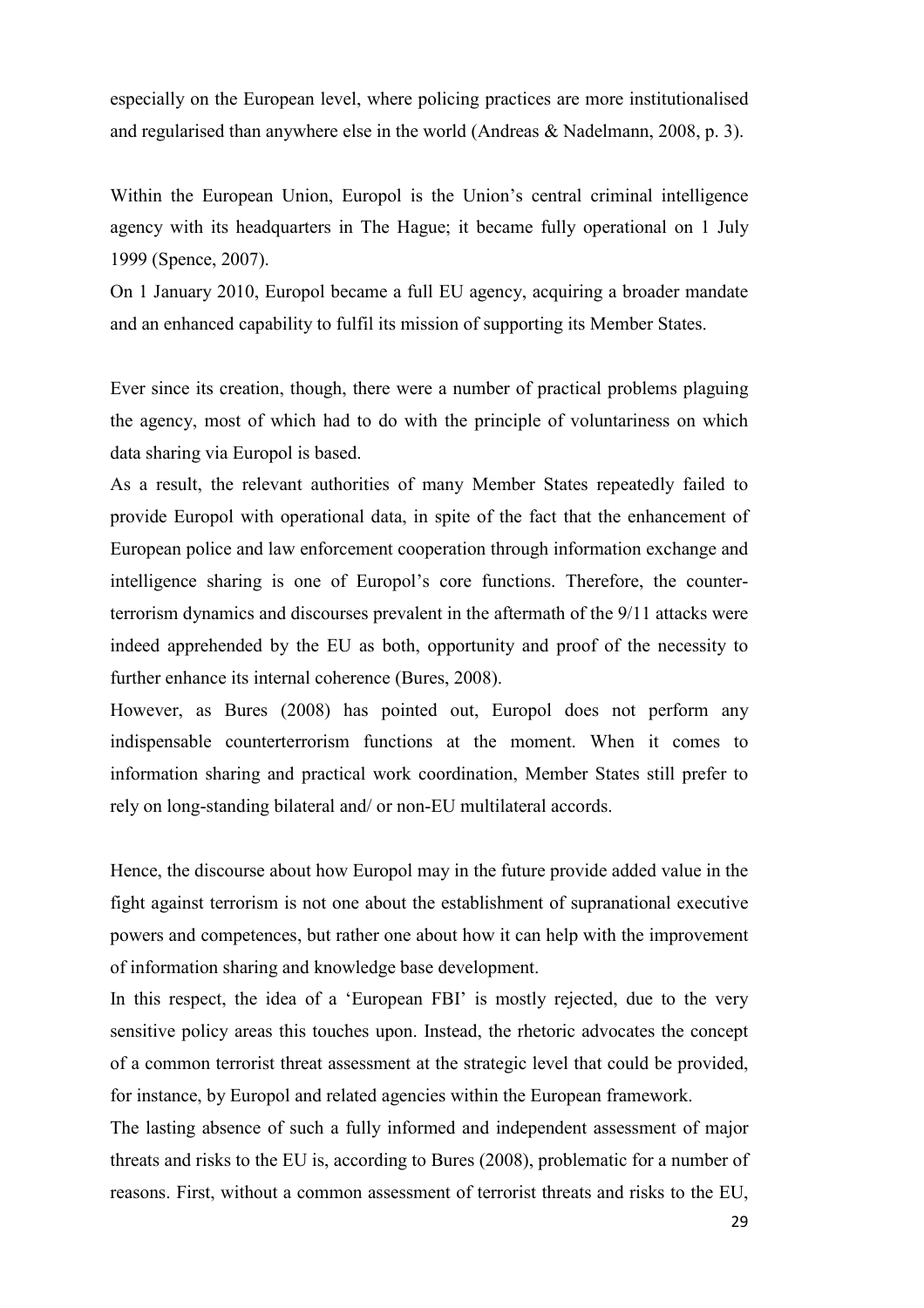different national security authorities are likely to have different views and perspectives on which problems are most urgent, and will be neither willing nor able to coordinate their policies efficiently. Second, it may be very difficult for a single agency to grasp the amplitude of internationally operating criminals' geographical scope of action, especially given the quantitative and qualitative changes of contemporary terrorist activities. Ultimately, as long as there is no common terrorist threat analysis on the EU level, there is no possibility of monitoring policy effectiveness in detail and it will neither be feasible to direct efforts and set priorities, nor to ascribe success or learn from failure.

As already noted, concerns over transnational law evasion rather than interstate military invasion have increasingly become the priority of the Member State's security agendas. And while these transitions certainly precede the 9/11 terrorist attacks, they have been powerfully reinvented and accelerated in their aftermath. Therefore, the current 'war on terror', just like the previous 'war on drugs', first and foremost asks for policing, not military soldiering (Andreas & Nadelmann, 2008).

As a result, we are witnessing the blurring of the border between internal and external security, a redefinition of old programmes as part of the new counterterrorism mission, an increased securitisation of European and international trade, travel and financial flows and a further penetration of intelligence agencies into the sphere of law enforcement.

In addition, the private sector has gained relevance. Nowadays, private international bodies and organisations of all kinds are being creatively recruited and appointed by governments to help police European and transnational crime.

*Shipping companies and airlines are increasingly being compelled through both negative and positive inducements to more carefully track and screen cargo and passengers. The same is true for banks and other financial institutions in the monitoring and reporting of suspicious monetary transactions. And some communications companies have facilitated efforts by intelligence agencies (…) to eavesdrop on and 'data mine' international phone calls.* (Andreas & Nadelmann, 2008, p. 249)

Once more, here with regard to the broad issue of policing, a pragmatic and selfconscious approach to European crime control is revealed. It is manifested, on the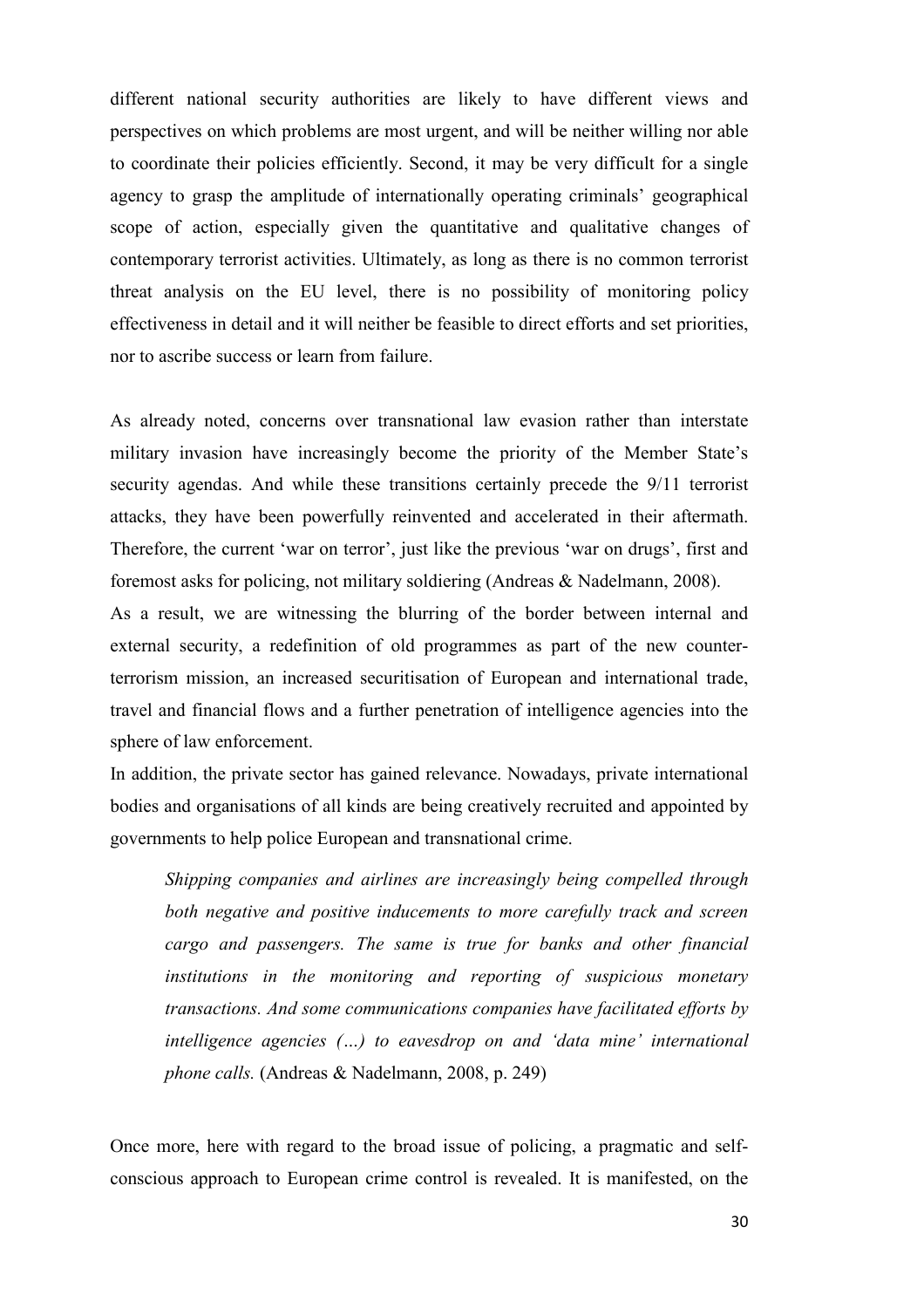one hand, in the idea of making maximum use of present institutions and improving information sharing - also via public-private partnerships - so as to optimise the internal coherence of Member State policies and thus, informed decision-making. In this respect, again, risk management is central. In fact, as Larner and Walters (2004) have noted, most police time today is not spent on crime fighting but rather on gathering and communicating risk information. This is a particularly crucial finding with regard to European policing, where (official) executive competences have remained limited.

On the other hand, pragmatism is reflected in a rationality of continuous selfimprovement that seeks to monitor and analyse an ever increasing number processes, conduct cost-benefit analyses and improve resource allocation.

#### - *The 'Art' of Anti-Money Laundering Policies*

Today, the fight against money laundering, along with financial sanctions, is considered to be one of the most powerful and effective means against organised crime and terrorism, therefore a number of penal and preventative measures have been introduced into the European and international financial systems.

On the EU level, there is now a considerably broader definition of the notion of money laundering, an expansion of the catalogue of predicate offences, and a harmonised definition of the notion of 'serious crimes'. The definition of money laundering was adapted so as to include offences regarding mixed financing of terrorist and legal purposes (Allam & Gadzinowski, 2009).

The Third Money Laundering Directive, adopted in 2005, for the first time included explicit measures to combat the financing of terrorism. The focus is clearly on the purpose for using the funds; therefore terrorist financing becomes something like reverse money laundering (Directive 2005/60/EC).

Within this approach, money trails are regarded as financial fingerprints, and as such, they are susceptible to the usage of intelligence gathered from financial surveillance. As Howell (2007) put it, "it is the art of sourcing and combining data and finding meaningful relationships and clues leading to individuals or groups that adds value to CFT (and CT)<sup>7</sup> measures." (p.39)

l

 $7$  CFT – Combating the Financing of Terrorism; CT – Counter Terrorism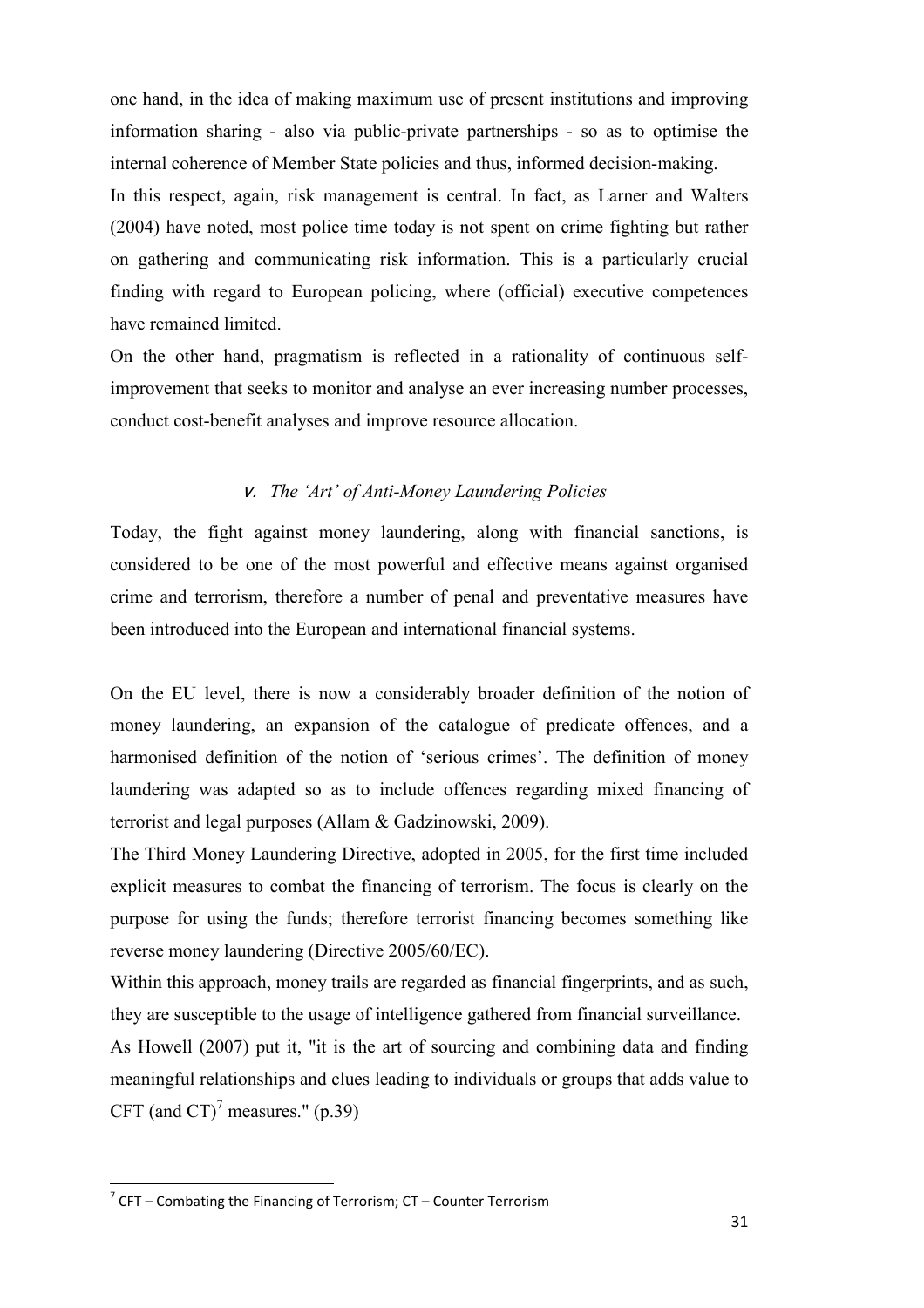However, money laundering risks are not equally high in all areas. Therefore, a riskoriented approach demands differentiated diligence duties and the development of new knowledge structures in identifying and screening customers. Central reporting offices, the application of community law, record keeping of statistics and their permanent improvement by Member States are just some of the mechanisms that depict this approach (Hetzer, 2004).

In addition, the Third Money Laundering Directive reinforces previous oversight regimes applicable to transactions and includes an extended version of 'KYC' (Know Your Customer) which results in a series of new obligations for banks (Allam & Gadzinowski, 2009). Every member state is to establish an efficient system for the central registration of bank accounts, so as to contribute to improved prosecution opportunities with regard to the movements of capital.

These sophisticated, often highly-technological measures are nurtured by the notion that prevention and prosecution of money laundering is of much higher practical use than the rather narrow, military concept of the current 'war on terror' (Hetzer, 2004). Successful initiatives therefore obviously require close cooperation, coordination and intelligence sharing.

The introduction of most programmes countering the financing of terrorism are, in large parts, derived from pre-existing anti-money laundering programmes.

Thus, they merely represent a creative expansion of specific technologies and mechanisms to a 'new' area.

However, there is a strong discussion on questions of the accountability and legitimacy of anti-money laundering measures as they empower non-elected officials and private agents, such as banks and airlines, to implement far-reaching surveillance and sanctioning measures, while it is virtually impossible for individuals to defend themselves against these practices (Allam & Gadzinowski, 2009).

#### c. Conclusion

It seems clear that within the field of security provision, the EU has managed to create a sophisticated system for the development and utilisation of knowledge. It has managed to offer a considerable range of possibilities for consultation, negotiation, and the active involvement of private institutions, intelligence agencies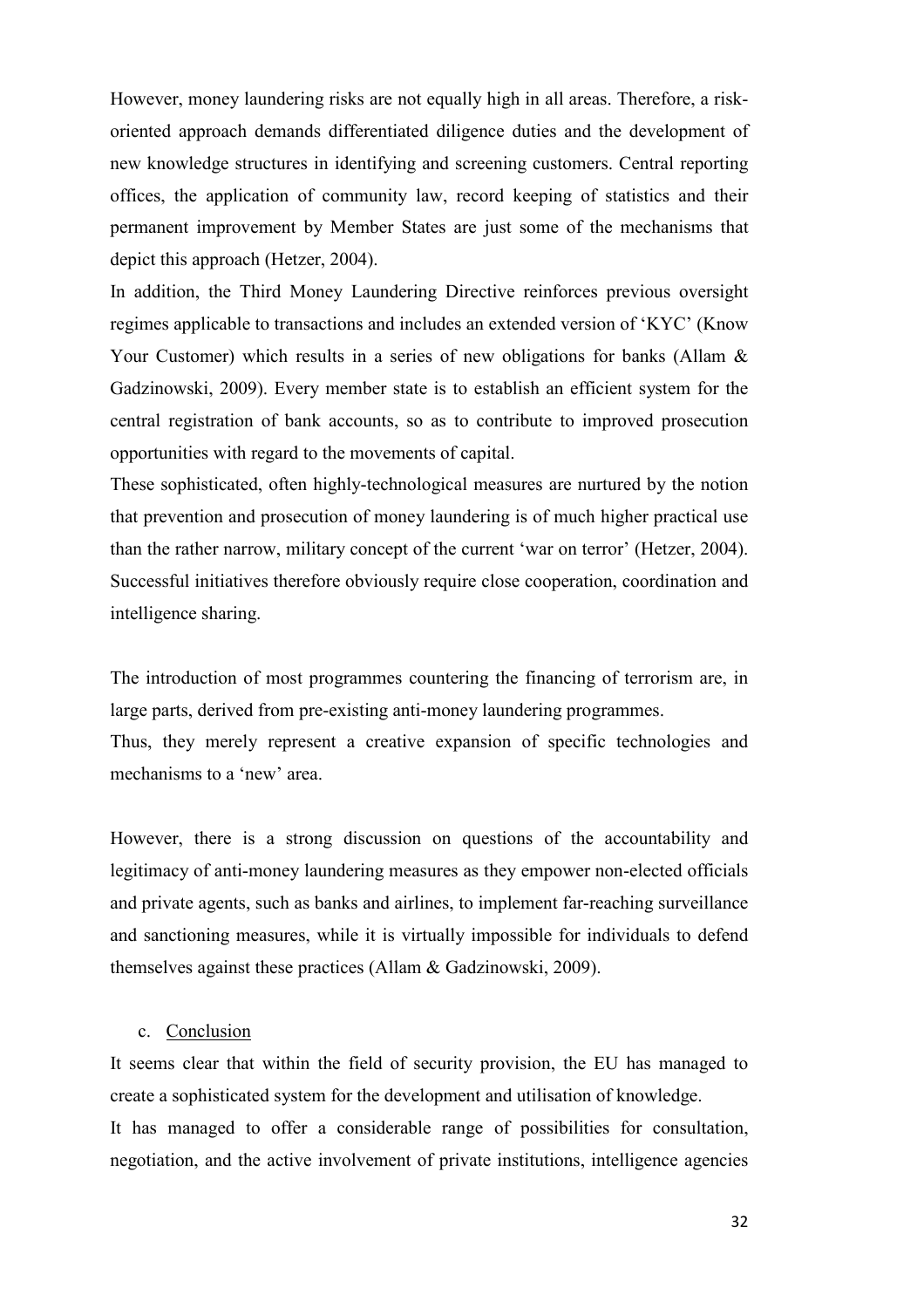and military groups, in spite of the fact that this is still the policy area that is probably most associated with national sovereignty and political sensitivities. However, this has not impeded the EU from seeking to increase its relevance within this field. If the EU is currently troubled by a lack of popular legitimacy, then with, for instance, Schengenland and the attached security discourse related to terrorism, one can see a possible response in which the EU seeks to adopt the role of a protective Union that is susceptible and responsive to public concerns and fears.

The prevention paradigm that was already identified within national crime control and criminal justice practices seems to have established itself on the European arena as well. As the EU's executive competences are still limited, though, it is first and foremost represented in the idea of the centrality of information sharing and risk management, both of which have become key strategies of contemporary European security governance.

These developments, however, do not imply a true 'Europeanisation' of, for instance, policing practices but merely serve to enhance the action of nationally based forces and authorities. Therefore, the focus of current European security governance is not so much on particular crimes that demand detection and apprehension, but rather on the overall, future-oriented process of ensuring security.

As a result, new rationalities and approaches to European security governance have emerged, such as forward displacement and early detection, including new alliances with military and economic global players. The aim, however, is not so much to create a series of new agencies, but to achieve systematic communication and cooperation, as well as to optimise information sharing and internal coherence (Ziercke, 2005). Summed up, there is a creative blending of liberal governmentality practices that foster self-responsibility, privatised solutions and risk management, with more authoritarian mechanisms of disciplinary power, that are reflected in surveillance and securitisation paradigms.

Hence, we can observe how the EU, within the field of security governance, not only creatively redefines established political rationalities and redeploys well-known technologies of power, but also how it becomes aware of the new spaces that are opened up by these processes. This ultimately leads it to invent new mechanisms and tools in order to be able to govern the complex and expanding field of security and to foster its relevance within it.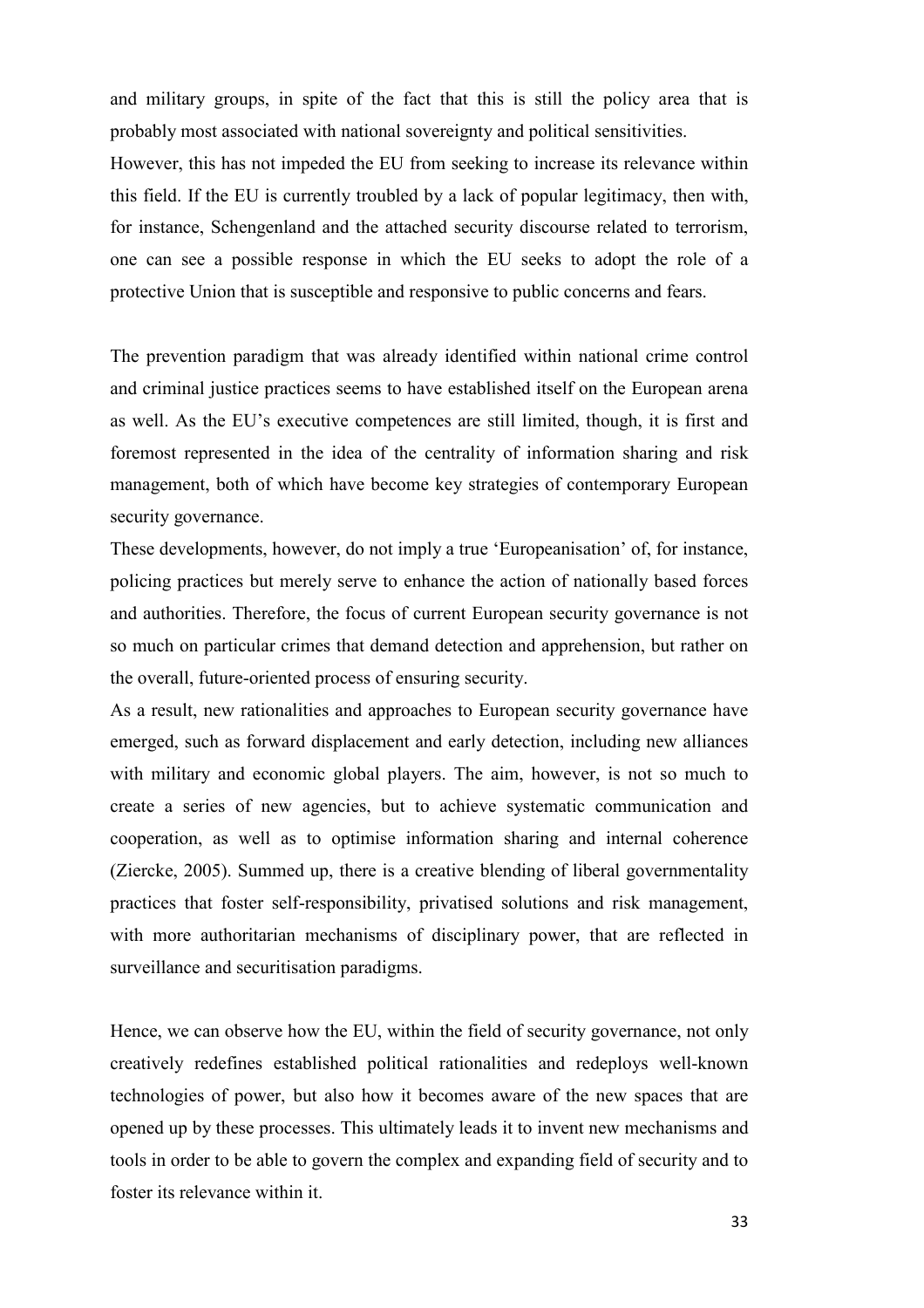#### **IV. Final Remarks and Outlook**

The success of the European integration project can certainly be considered unique and the EU of our days is rightly admired for its creative and elaborate means of exercising authority. As a result, numerous theories and academic approaches exist that engage with different aspects of the European Union.

The aim of this work was to examine a specific field, namely European security governance, through a Foucault-inspired governmentality lens. Although there is a remarkable body of research dealing with governmentality, it is a rather recent development that the theory has started to be applied to European (and global) issues. This is surprising, given that governmentality, with its specific focus on the interdependence of regimes of thought and practice within advanced, liberal democratic societies, has, for instance, much analytical power to offer to a sophisticated system that is the field of European security governance.

According to Foucault, the rise of governmentality goes along with the emergence of 'societies of security' (Foucault & Sennelart, 2009). In this respect, the security of the state comes to be thought not just in terms of armed bodies that are to defend borders and cities. In modern societies, it is increasingly represented within a discourse of wealth, prosperity and resources that implies the securitisation of an enhanced amount of areas. The extensive spread of bureaucracy coupled with statistics, surveys, social sciences and other calculative practices, has helped the EU to acquire the needed infrastructural power. Thus, it is able to classify, and quantify its subjects, to construct them as 'populations' and to sort them into administrable, politicisable categories like 'unemployed' or 'immigrant', etc., and thereby to conceive of a European 'society of security' (Walters & Haahr, 2005).

As a result, European security governance orients itself to the creation, maintenance and regulation of different, overlapping spaces and becomes intimately linked to the security of its processes. For being efficient and successful, it increasingly relies on a sophisticated system of knowledge base development and coordinated action that depends, first and foremost, on optimised information sharing. Based on economic styles of reasoning, technologies of risk, and a strong prevention paradigm, this approach seeks to guide individual and collective behaviour by empowering securityconscious subjectivities and, where possible, promoting privatised solutions.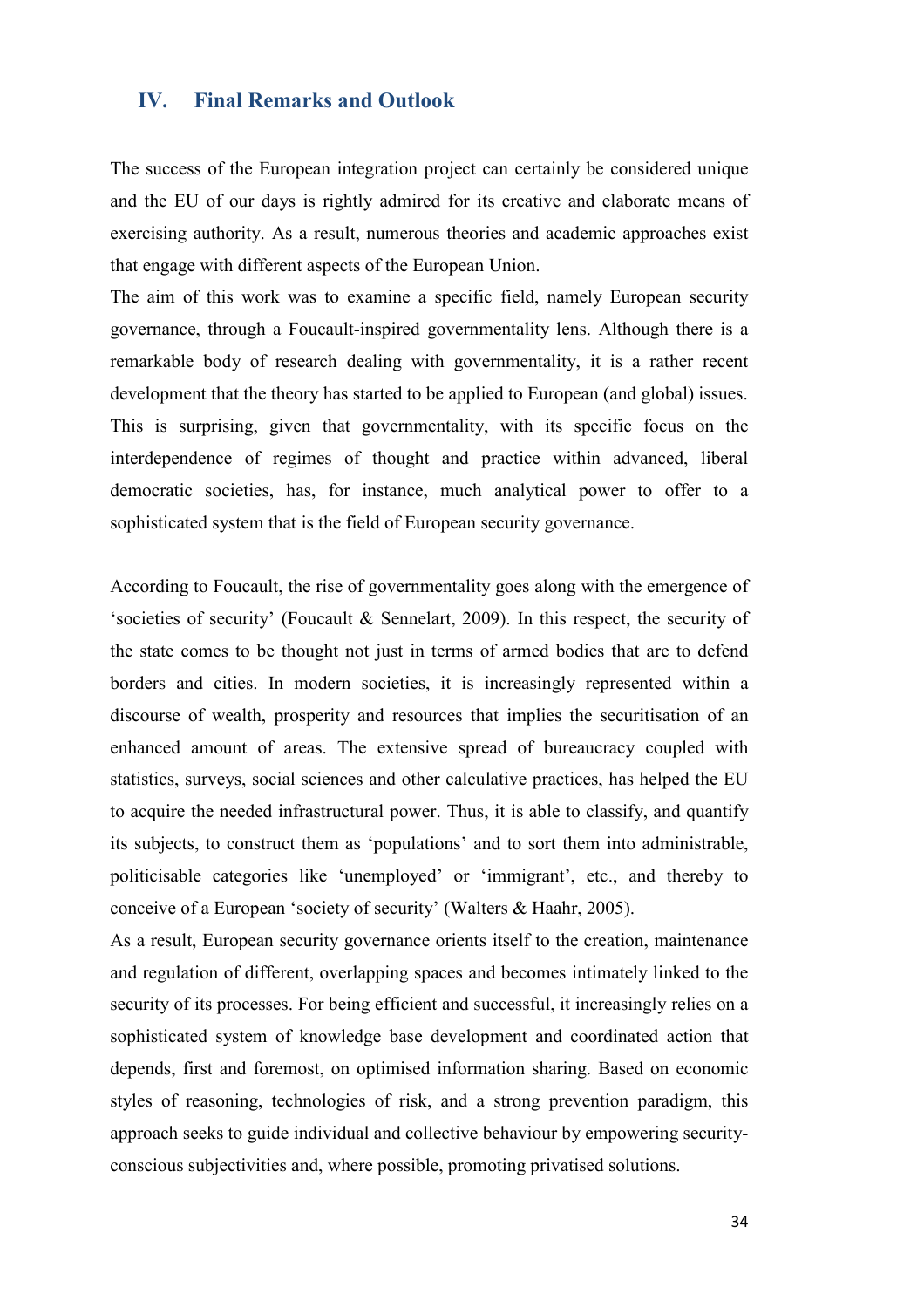In this respect, it is worth noting that governmentality studies have frequently focused on the shift from the Keynesian welfare state towards so-called free market policies and the rise of neo-liberalism in Western democracies.

Here, as Lemke (2007) suggests, research inspired by governmentality theory provides "a dynamic analysis that does not limit itself to statements about the 'retreat of the state' or the 'domination of the market', but deciphers the apparent 'end of politics' as a political program" (p. 3). In this sense, the discursive and practical rejection of direct state interventions is a positive technique of government which entails a transfer of governmental operations to non-state actors.

Thus, current political developments, on the national as well as on the European level, are not interpreted as a decline of state sovereignty, but as an expansion of governmental activities that is reflected in a displacement from formal to informal techniques. The arrival of new actors on the scene suggests some fundamental transformations in statehood and a restructured relationship between state and civil society actors. This new relationship promotes and enforces individual responsibility, empowerment strategies, and the play of market forces and entrepreneurial models in a variety of social and political domains (Lemke, 2007; Rose and Miller, 1992).

Yet, while we can state the increasing relevance of private actors within the field (European) security governance, it is possible, on the other hand, to observe an intensification of state practices, for instance through the targeted integration of agencies and intelligence services. Therefore, modernisation and increased efficiency go by no means along with reducing bureaucracy and downsizing the state apparatus. In this sense, the concept of 'targeted governance' does not mean governing less either, for there are always more targets and endless ways of instrumenting with existing 'smart weapons', 'smart drugs', and targeted social programmes (Larner & Walters, 2004).

Thus, within the field of security governance we are witnessing a process of reregulation and state expansion through criminalisation and crime control. The rationality of liberalising European and global finance is being opposed to the rationality underpinning the efforts to curtail money laundering and terrorist financing; trade liberalisation is being confronted with tighter controls on illegal trade, and the falling of economic barriers is accompanied by rising police barriers.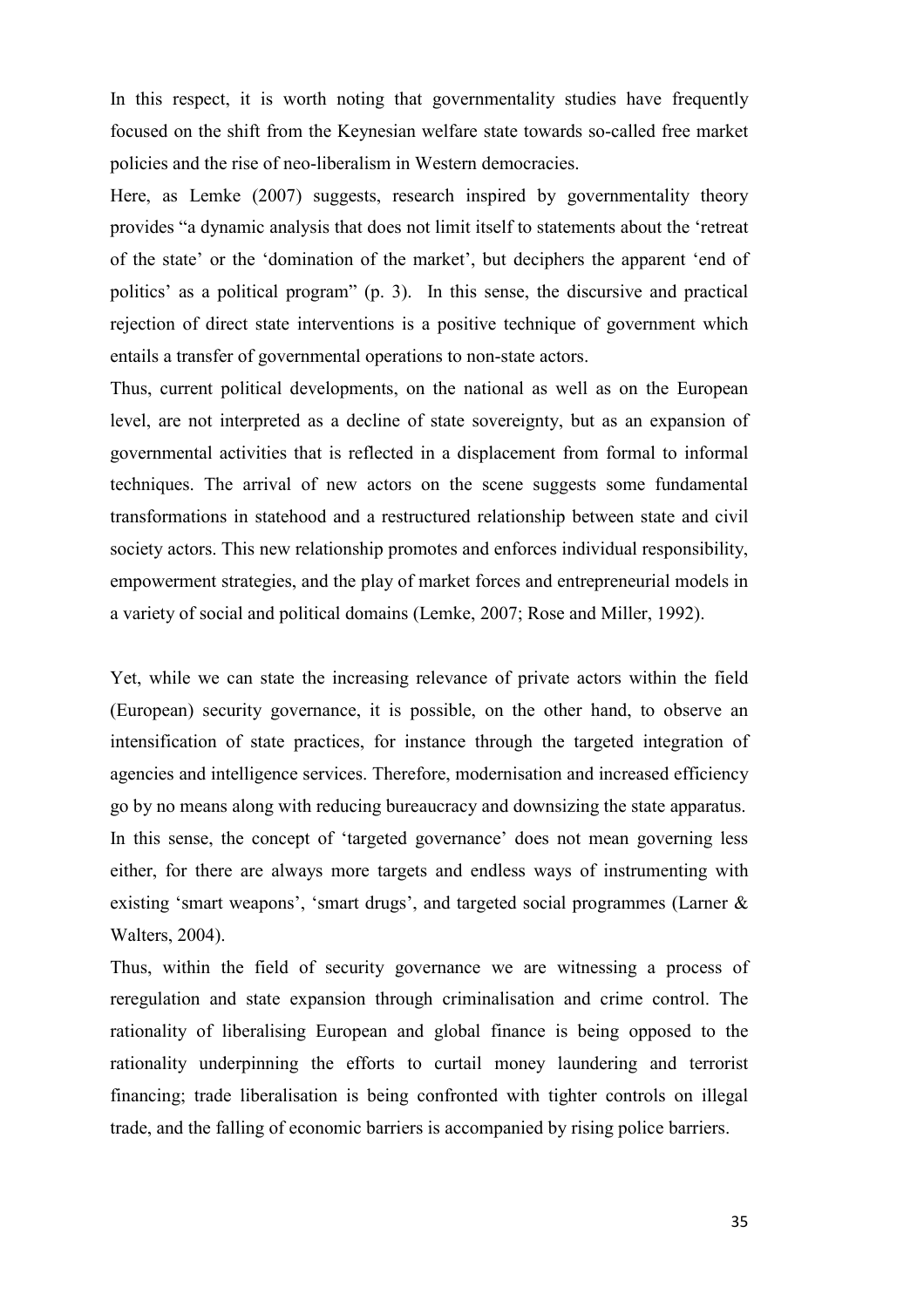Against this background, Andreas and Nadelmann (2008) have pointed to the possible emergence of a new type of security community that may increasingly be based on policing alliances against non-state actors, rather than traditional security alliances against state-based military threats. In addition, and although still very much in its infancy, we might be witnessing "the makings of a global surveillance and monitoring system that relies more and more on the private sector for tracking, documenting, reporting, and analysing cross-border flows." (Andreas & Nadelmann, 2008)

Accounting for these potential future developments, scholars like Larner and Walters (2004) have set out to apply the concept of governmentality to the field International Relations and constituted the emergence of a so-called 'global governmentality'.

However, transferring governmentality analysis to the international domain is not unproblematic. Due to the highly uneven and heterogeneous character of the global arena, governmentality theory, Joseph (2010) suggests, can only be meaningfully applied to those areas that might be characterised as having an advanced form of liberalism.

While the EU certainly has the necessary socioeconomic conditions that allow for the sophisticated techniques of governmentality to operate, this is probably not the case in most of the 'non-Western' world. As governmentality unfolds within very specific social, historical and geopolitical conditions, in most parts of the world, Joseph  $(2010)$  argues, it is disciplinary power that we find, rather than  $\eta$  fully fledged liberal governmentality." (p. 224)

In addition, governmentality is primarily a matter of techniques, practices and strategies. It should thus be distinguished from actual regimes, networks, states and the wider question of hegemony in the international system (Joseph, 2010).

As a result, governmentality in the way it is currently conceived, namely within a strong, neo-liberal framework, can probably not explain all there is to know about contemporary international relations. Therefore, its application hast to be done carefully and with sensitivity to the limits of its usage.

To be useful on the global scale, governmentality analysis has to be placed within a wider context and in connection with theories from other fields, where it is ultimately also important to pay attention to the conditions of its applicability.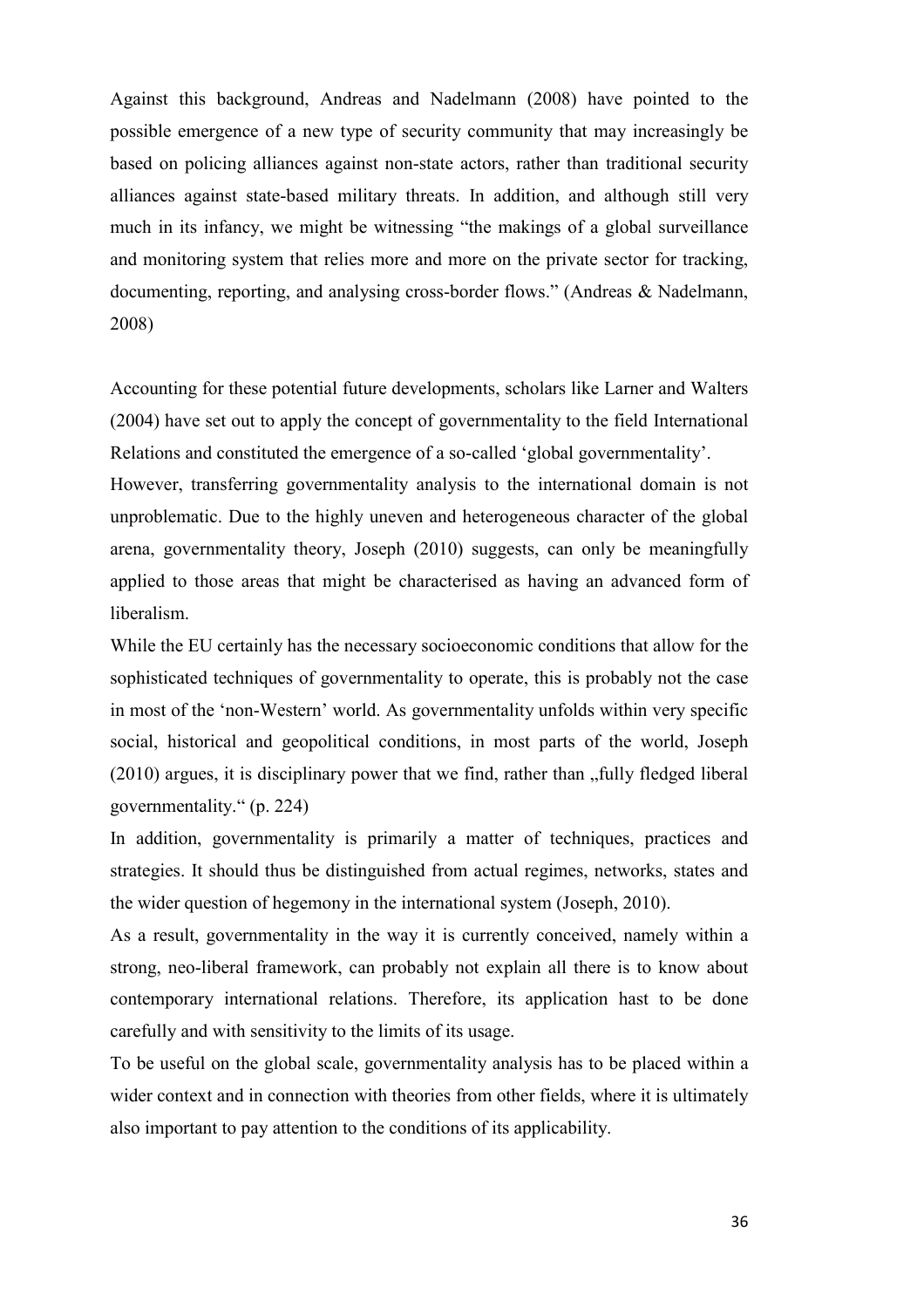#### **V. Bibliography**

- Allam, M. & Gadzinowski, D. (2009). Combating the financing of terrorism: EU policies, polity and politics. *European Institute of Public Administration (Maastricht). EIPASCOPE*  (2), 37–43.
- Andreas, P., & Nadelmann, E. (2008). *Policing the globe: Criminalization and crime control in international relations.* New York, NY: Oxford Univ. Press.
- Bures, O. (2008). Europol's fledgling counterterrorism role. *Terrorism and Political Violence, 20* (4), 498–517.
- Council of the European Union (2005a). *Convention between the Kingdom of Belgium, the Federal Republic of Germany, the Kingdom of Spain, the French Republic, the Grand Duchy of Luxembourg, the Kingdom of the Netherlands and the Republic of Austria on the stepping up of cross-border cooperation, particularly in combating terrorism, crossborder crime and illegal migration.* Brussels, 7 July 2005.
- Council of the European Union (2005b). *The European Union Strategy for Combating Radicalisation and Recruitment to Terrorism. Brussels, 24 November 2005.*
- Craig, P. P, & de Búrca, G. (2008). *EU law: Text, cases, and materials* (4. ed.). Oxford: Oxford Univ. Press.
- Directive 2005/60/EC of the European Parliament and of the Council of 26 October 2005 on the Prevention of the Use of the Financial System for the Purpose of Money Laundering and Terrorist Financing. *Official Journal L 309*, 25 November 2005, 15-36.
- Dean, M. (2010). *Governmentality: Power and rule in modern society* (2. ed.). London: SAGE.
- EIPOC (2005). *Insurance of terrorism and natural catastrophe risks.* Markt/2528/05, December 2005.
- European Commission (1999). Action Plan of the Council and the Commission on how best to implement the provisions of the Treaty of Amsterdam on an area of freedom, security and justice - Text adopted by the Justice and Home Affairs Council of 3 December 1998. *Official Journal C 019*, 23 January 1999, 1-15.
- European Commission (2005). Communication from the Commission to the Council and the European Parliament - *The Hague Programme: Ten priorities for the next five years The Partnership for European renewal in the field of Freedom, Security and Justice.* Brussels, 10 May 2005.
- European Council (1999). *Presidency Conclusions Tampere European Council of 15 and 16 October 1999.*
- European Council (2003). *A Secure Europe in a Better World European Security Strategy*. Brussels, 12 December 2003.

Europol (2010): *TE-SAT 2010. EU terrorism situation and trend report.* DOI: 10.2813/12525.

Ewald, F. (1991). Insurance and risk. In Burchell, G. (Ed.), *The Foucault effect: Studies in governmental rationality.* Hempstead: Harvester Wheatsheaf.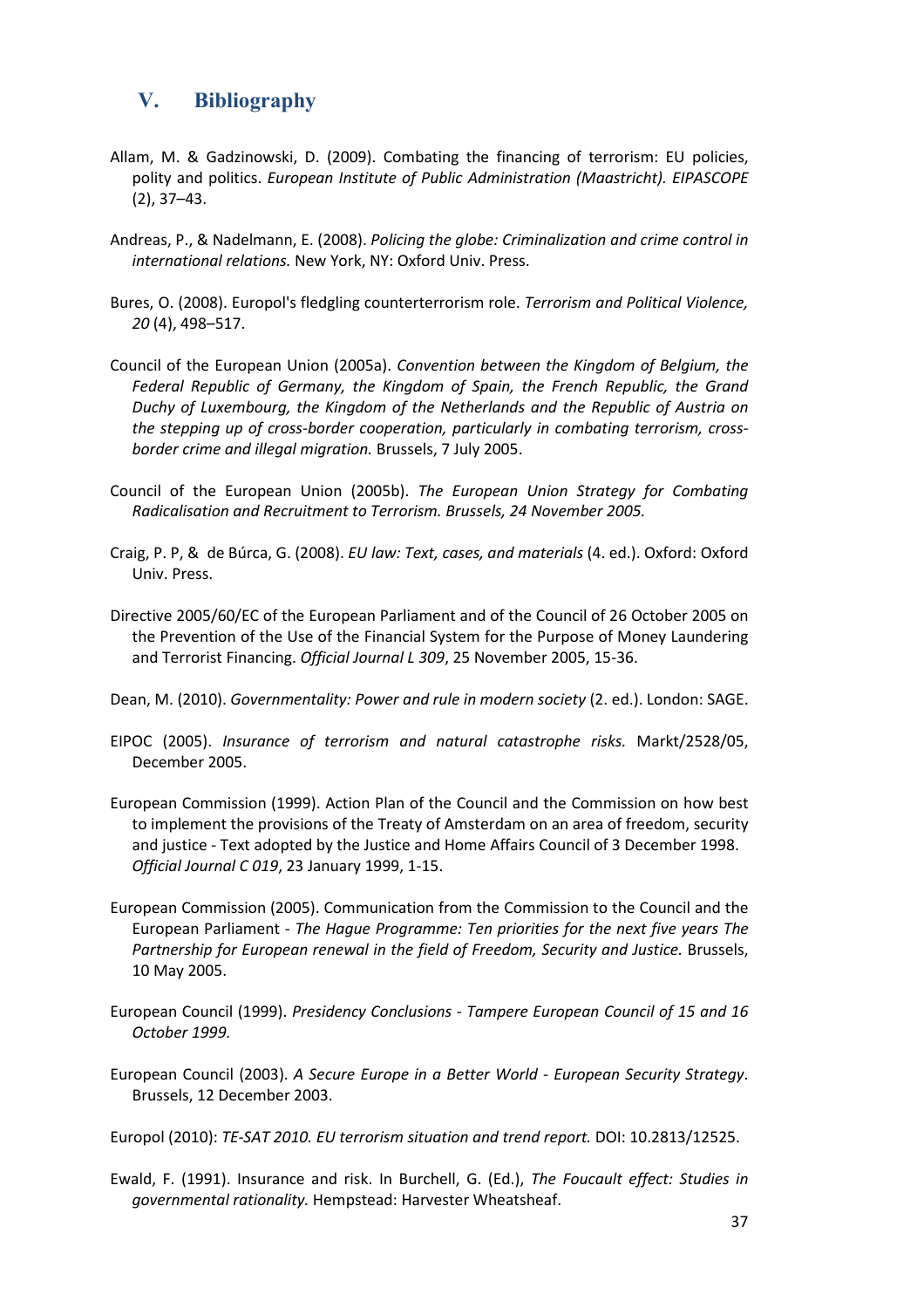- Foucault, M. (2008). *Überwachen und Strafen: Die Geburt des Gefängnisses* (1. Aufl., [11. Nachdr.], Vol. 2271). *Suhrkamp-Taschenbuch, 2271.* Frankfurt am Main: Suhrkamp.
- Foucault, M., & Sennelart, M. (2009). *Sicherheit, Territorium, Bevölkerung: Vorlesung am Collège de France, 1977 - 1978* ([Nachdr.], Vol. 1808). *Suhrkamp-Taschenbuch Wissenschaft, 1808.* Frankfurt am Main: Suhrkamp.
- Galli, F. (September 2008). *The legal and political implications of the securitisation of counter-terrorism measures across the mediterranean.* Cambridge.
- Garland, D. (1997). 'Governmentality' and the problem of crime: Foucault, criminology, sociology. *Theoretical Criminology, 1* (2), 173–214.
- Garland, D. (2002). *The culture of control: Crime and social order in contemporary society.*  Oxford: Oxford Univ. Press.
- Garland, D. (2003). The rise of risk. In Ericson, R. V., & Doyle, A. (Eds.), *Risk and morality*  (pp. 48–86). Toronto: University of Toronto Press.
- Hetzer, W. (2004). Europäische Strategien gegen Geldwäsche und Terror. *Aus Politik und Zeitgeschichte*, (B 44/ 2004), 28–32.
- Howell, J. (2007). *The EU's efforts in the fight against terrorist financing in the context of the financial action task force's nine special recommendations and the EU counter terrorist financing strategy.* Brussels: European Commission, Directorate-General Justice and Security.
- Joseph, J. (2010). The limits of governmentality: Social theory and the international. *European Journal of International Relations,* 16 (2), 223-246.
- Larner, W., & Walters, W. (2004). *Global governmentality: Governing international spaces*  (1. ed., Vol. 28). Routledge advances in international relations and global politics, 28. London: Routledge.
- Larrinaga, M. de, & Doucet, M. (2010). *Security and global governmentality: Globalization, governance and the state. PRIO new security studies.* London: Routledge.
- Lemke, T. (2002). Foucault, governmentality, and critique. *Rethinking Marxism, 14* (3), 49– 64.
- Lemke, T. (2007). An indigestible meal? Foucault, governmentality and state theory. *Distinktion: Scandinavian Journal of Social Theory*, (15), 1–24.
- Levitt, S. D. & Miles, T. J. (2006). Economic contributions to the understanding of crime. *Annual Review of Law and Social Science, 2*, 147–164.
- Mayhew, S. (Ed.). (2004). Governmentality. In *A Dictionary of Geography.* Oxford: Oxford University Press.
- Merlingen, M., & Ostrauskaitçe, R. (2010). *European Union peacebuilding and policing: Governance and the European security and defence policy* (paperback ed. 2010., Vol. 40). Routledge advances in European politics, 40. London, New York, NY: Routledge Taylor & Francis Group.